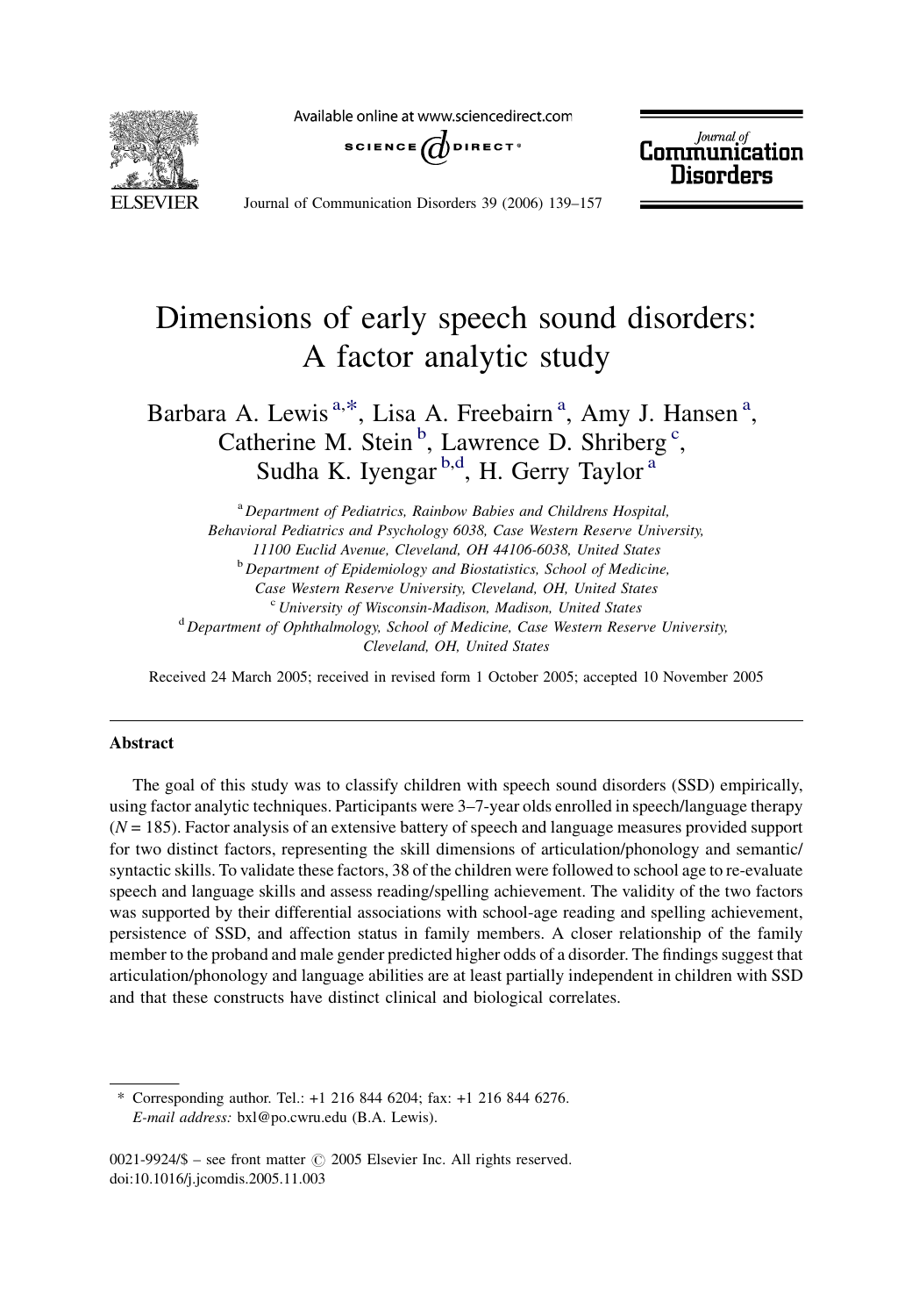Learning outcomes: The reader will develop knowledge about subtypes of speech sound disorders, understand the relationship between early speech sound disorders and later reading and spelling difficulties, and obtain information concerning familial transmission of speech sound disorders.  $\odot$  2005 Elsevier Inc. All rights reserved.

## 1. Introduction

## 1.1. Subtype classifications

Children with early speech sound disorders (SSD) of unknown etiology comprise the largest group of children referred for speech and language therapy, with an estimated prevalence of approximately 15% of children at 3 years of age ([Shriberg, 2002\)](#page-17-0). It is likely that these children represent a heterogeneous group, even when excluding children with conditions such as pervasive developmental delay, craniofacial dysmorphologies, and other neurodevelopmental disorders. Several schemas to classify subtypes of SSD have been proposed based on clinical observations, patterns of speech sound errors, and etiological factors.

One clinically useful method to subtype children with SSD is to group them according to whether or not the SSD is accompanied by additional language impairment (LI). [Shriberg, Tomblin, and McSweeny \(1998\)](#page-17-0) report 11–15% co-morbidity of speech delay with LI at 6 years of age, with considerably higher co-morbidity rates estimated for preschool children with speech delay (40–60%; [Shriberg & Kwiatkowski, 1994](#page-17-0)). Numerous studies have validated the utility of this dichotomy by demonstrating poorer outcomes for children with combined SSD and LI than for children with isolated SSD ([Aram & Hall, 1989](#page-15-0); [Bishop & Adams, 1990](#page-15-0); [Felsenfeld, McGue, & Broen, 1995;](#page-15-0) [Hall](#page-16-0) [& Tomblin, 1978](#page-16-0); [Lewis, Freebairn, & Taylor, 2000](#page-16-0); [Menyuk et al., 1991;](#page-16-0) [Nathan,](#page-16-0) [Stackhouse, Goulandris, & Snowling, 2004;](#page-16-0) [Shriberg & Austin, 1998](#page-17-0)). [Young et al.](#page-18-0) [\(2002\)](#page-18-0) followed a cohort at 19 years of age that was first assessed by [Stothard, Snowling,](#page-17-0) [Bishop, Chipchase, and Kaplan \(1998\)](#page-17-0). At the later follow-up, few differences were found in comparing the individuals with isolated SSD with controls, whereas the individuals whose SSD was co-morbid with LI lagged behind controls in all areas of academic achievement.

In our own studies, children with SSD accompanied by LI performed more poorly than children with isolated SSD at school age on measures of spelling, reading decoding, reading comprehension, and written language, as well as on language measures and phonological awareness ([Lewis et al., 2000;](#page-16-0) [Lewis, Freebairn, & Taylor, 2002;](#page-16-0) [Lewis,](#page-16-0) [O'Donnell, Freebairn, & Taylor, 1998\)](#page-16-0). For example, 18% of our cohort of children with an isolated SSD had reading problems in mid-elementary school, compared with 75% of those with combined SSD and LI [\(Lewis et al., 2000\)](#page-16-0). The two groups did not differ in articulation, whether assessed at early childhood or at the later follow-up. Despite the generally better outcomes for children with isolated SSD, even this subgroup had deficiencies in spelling and reading decoding relative to normative expectations ([Lewis](#page-16-0) [et al., 2002; Young et al., 2002\)](#page-16-0). These results suggest that the speech sound deficits of children with isolated SSD may themselves lead to later learning impairments.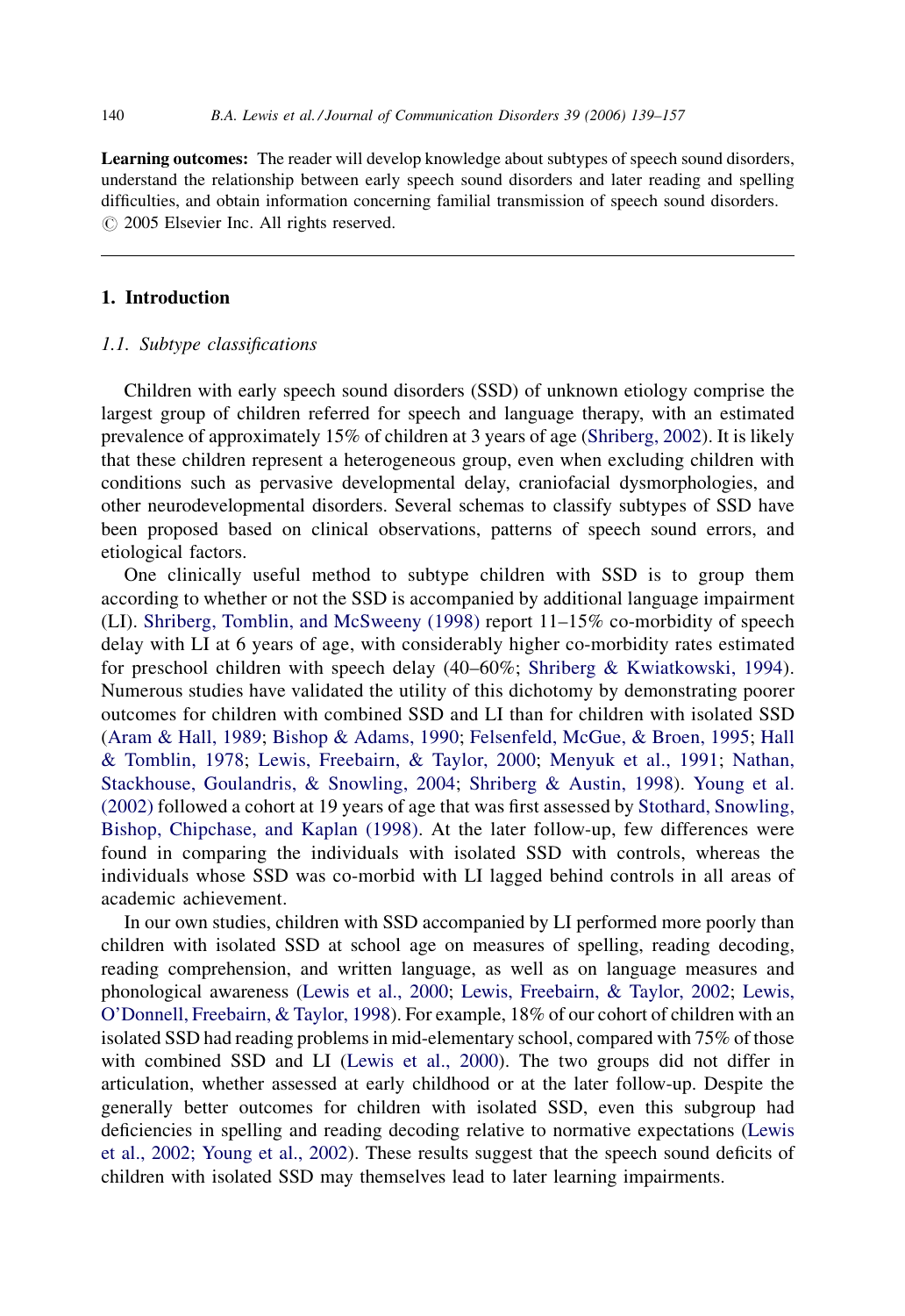Another classification system was proposed by [Dodd \(1995\).](#page-15-0) This system classifies SSD into five subtypes including articulation disorder, delayed phonological acquisition, consistent deviant disorder, inconsistent deviant disorder, and other (including dysfluency, dysarthria, and apraxia of speech). Dodd's system is based on the types of speech sound errors observed rather than the hypothesized etiological basis. Distinctions are made between delayed and deviant development, articulation and phonological errors, and the consistency of the speech sound errors. The ''other'' category is heterogeneous, both in the types of speech errors and the presumed underlying basis for the errors. [Dodd \(1995\)](#page-15-0) has demonstrated the prognostic utility of these subtypes in studies showing different written language outcomes for children with speech sound delay than for children with deviant speech sound errors.

A framework for subtyping children with SSD has also been proposed by Shriberg and colleagues [\(Shriberg, 1993;](#page-17-0) [Shriberg, Austin, Lewis, McSweeny, & Wilson, 1997;](#page-17-0) [Shriberg & Kwiatkowski, 1982, 1994;](#page-17-0) [Shriberg et al., 2005\)](#page-17-0). Based on a complex disorder framework, this classification system proposes seven subtypes of SSD: speech delay-genetic, speech delay-otitis media with effusion, speech delay-apraxia, speech delay-dysarthria, speech delay-developmental psychosocial involvement, and two categories of speech errors limited to distortions of speech sounds. LI may be co-morbid with any of these categories, but is not considered in defining any of the subtypes. This classification system does not distinguish between ''articulatory'' versus ''phonologically-based'' errors. Emerging studies have provided support for diagnostic markers to differentiate among the seven proposed subtypes, but differential long-term outcomes for these subtypes have not been reported.

# 1.2. Theoretical bases for subtyping of SSD

Models of speech and language production [\(Caplan, 1992, 1994](#page-15-0); [Carrow-Woolfolk &](#page-15-0) [Lynch, 1982](#page-15-0); [Catts & Kamhi, 1986](#page-15-0); [Gathercole & Baddeley, 1989](#page-15-0); [Kandel, Schwartz, &](#page-16-0) [Jessel, 1991](#page-16-0)) suggest that speech sound production and spoken and written language rely on both shared and unshared processes. According to these models, the analyses of speech and spoken and written language rely on shared phonological representations for conversion of phonetic speech units or written graphemes to phonemes. Phonological memory and phonological awareness are key processes in these conversions. Meaning is attached to the utterance or text through shared semantic and morphologic/syntactic representations. However, speech production and written language are also modality specific. These systems involve the selection and retrieval of a template for the intended word, assembly and the sequencing of phonetic units or graphemes and the execution of the motor program. A disruption in a shared process, such as phonological memory, for example, would have adverse consequences for speech production as well as spoken and written language output. In contrast, a factor that impairs the output stage of articulatory planning would have more isolated effects on speech production. Thus, clinical subtypes of SSD alone or SSD with LI may have different underlying etiologies. A child with a SSD alone may have a disruption in a process unique to speech sound production, while a child with SSD and LI may have a disruption in a shared processing component. These theoretical underpinnings for SSD, LI, and RD are supported by recent genetic findings.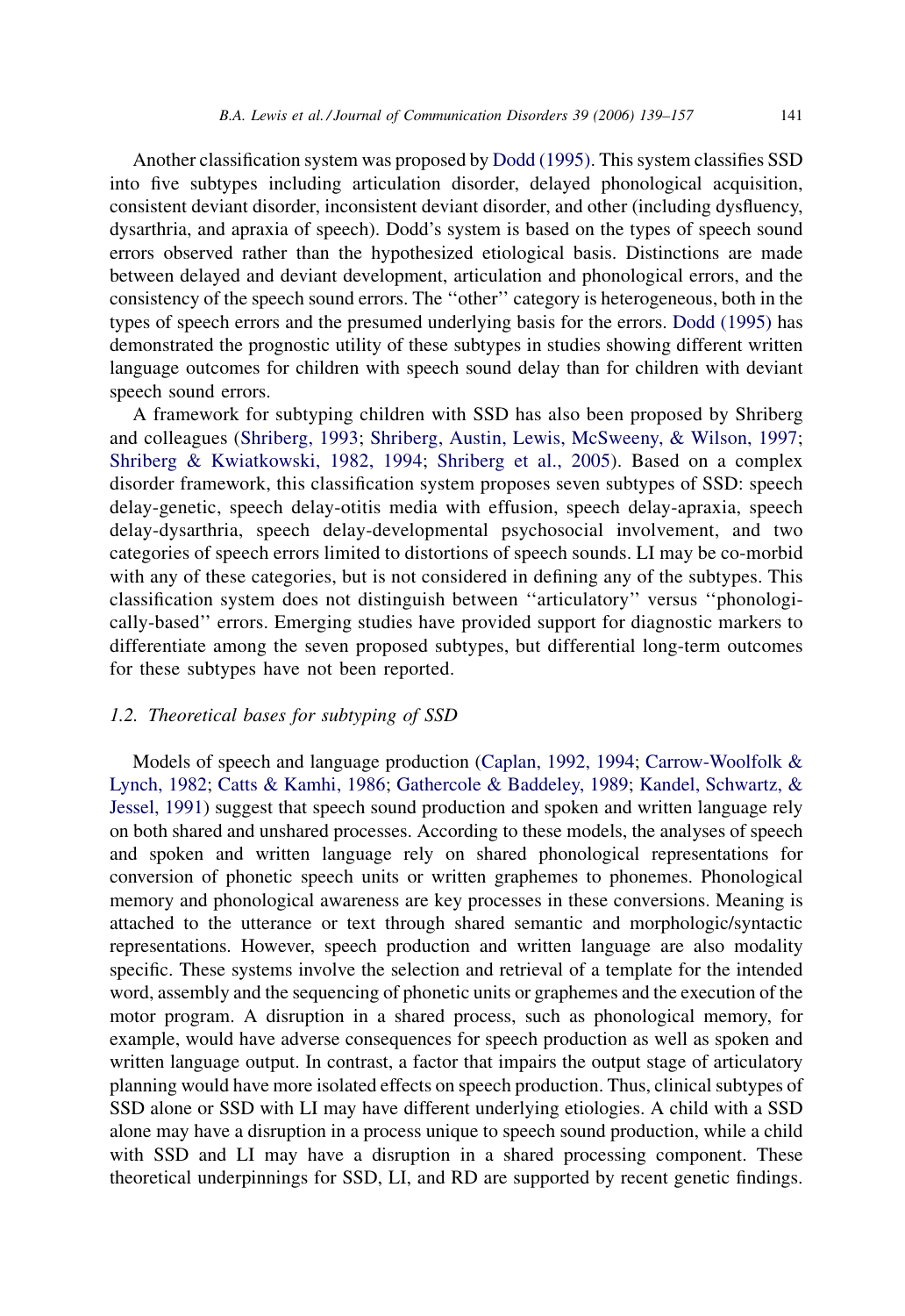# 1.3. Genetic support for the subtyping of SSD

Recent studies have supported the notion that some genetic factors impact shared processes while others influence unshared processes for SSD, LI, and RD. Early evidence came from the co-aggregation of SSD and LI within families [\(Felsenfeld et al., 1995](#page-15-0); [Gopnik & Crago, 1991;](#page-16-0) [Lahey & Edwards, 1995](#page-16-0); [Lewis, 1992](#page-16-0); [Neils & Aram, 1986](#page-16-0); [Rice,](#page-16-0) [Haney, & Wexler, 1998](#page-16-0); [Shriberg & Kwiatkowski, 1994;](#page-17-0) [Spitz, Tallal, Flax, & Benasich,](#page-17-0) [1997](#page-17-0); [Tallal, Ross, & Curtiss, 1989;](#page-17-0) [Tomblin, 1989](#page-17-0)). According to these studies, 23–56% of first degree family members of individuals with speech/language disorders are affected with one or both disorders. Studies that have examined family histories of reading disorders reveal a similarly high prevalence of reading problems in families with histories of SSD and/or LI [\(Lewis & Freebairn, 1998](#page-16-0)).

Findings from twin, adoption, and genetic linkage studies provide further support for shared genetic influences on SSD, LI, and reading disorders ([Bishop, North, & Donlan, 1995](#page-15-0); [Felsenfeld & Plomin, 1997](#page-15-0); [Lewis & Thompson, 1992;](#page-16-0) [Stein et al., 2004;](#page-17-0) [Tomblin &](#page-17-0) [Buckwalter, 1998](#page-17-0)). In a recent study, [Stein et al. \(2004\)](#page-17-0) examined a region on chromosome 3 that was previously associated with RD. They demonstrated that domains, such as phonological memory, common to SSD and RD are pleiotropically influenced by a quantitative trait locus on chromosome 3. A second study by [Smith, Pennington, Boada, and Shriberg \(2005\)](#page-17-0) examined 111 probands with SSD and their 76 siblings. Smith et al. hypothesized that there is symptom, cognitive, and etiological overlap between SSD and RD. They found that the Goldman–Fristoe Test of Articulation (GFTA) linked significantly to a region on chromosomes 6 and 15, that were previously associated with RD. Although the possibility of separate genes for SSD and RD in these regions cannot be ruled out, it is more likely that RD and SSD share genes in these regions that may influence neurological functions. [Plomin and](#page-16-0) [Kovas \(2005\)](#page-16-0) have referred to genes with broad rather than specific effects as generalist genes and have proposed that such genes contribute to multiple forms of learning disabilities.

Alternatively, some genes may have specific influence on SSD, such as the FOXP2 gene. [Fisher, Vargha-Khadem, Watkins, Monaco, and Pembrey \(1998\)](#page-15-0) performed a genomewide linkage study on a family from the UK known as the K.E. family and identified a region on chromosome 7 that appeared to co-segregate with SSD and identified the causative gene as a brain-expressed transcription factor called FOXP2. Affected individuals have difficulty imitating mouth and face movements (orofacial apraxia), which is posited by the authors to be the core deficit in this family. The affected individuals show bilateral atrophy of the caudate nucleus. The caudate nucleus is part of the basal ganglia, which has well described associations with motor control.

Advances in genetic studies rely on well described phenotypes and endophenotypes for SSD. Clinically validated subtypes as well as theoretical models and genetic findings support the overlap of SSD, LI, and RD. An empirical approach to subtyping, such as factor analysis, may lend further support for both the unique and shared processes of these disorders.

# 1.4. Empirical approach to subtyping of SSD

The above clinical schemas for subtyping SSD have aided in predicting academic outcomes for children with SSD, assisted in the understanding of the shared and unshared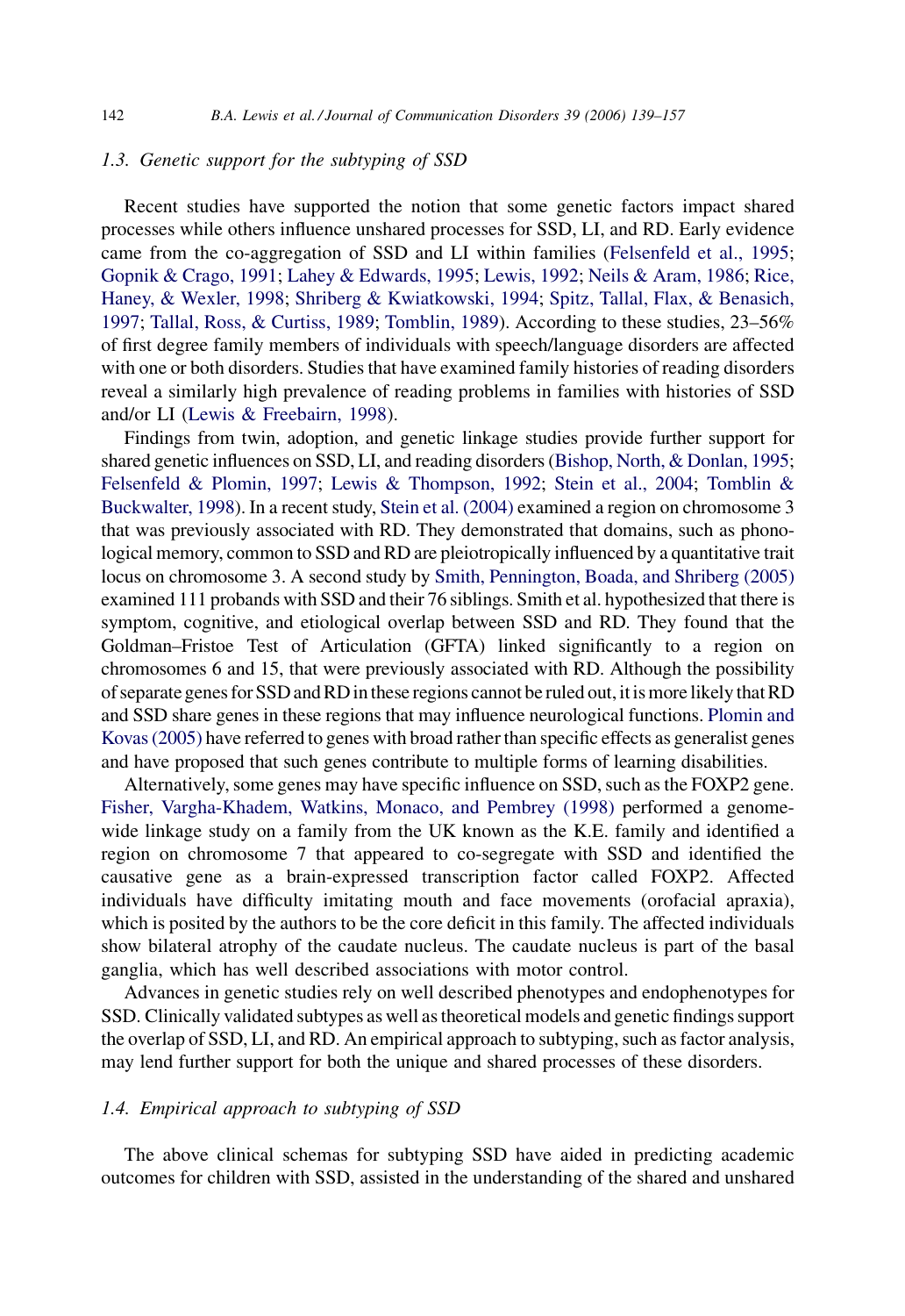processes of SSD, LI, and RD, and generated hypotheses regarding possible etiological bases for SSD. To our knowledge, however, no study has attempted to classify children with SSD empirically, using factor analysis to examine distinct dimensions of articulation, phonological processing, language, and oral motor skills. The major advantage of this approach is that it provides a data-driven method for investigating separable dimensions of speech/language abilities and disabilities. Further advantages of this method include its potential to reveal information about the different constructs that are measured by batteries of speech/language tests and ways to reduce large numbers of test scores to a smaller set of meaningful test composites. Distinct speech/language constructs, if validated in relation to clinical and biological correlates of SSD, could then be used to classify children into meaningful subtypes, or at least to recognize different phenotypic variations.

A recent study employed factor analysis to identify twins with LI [\(Viding et al., 2004\)](#page-17-0). A principal component factor analysis conducted on eight language measures administered to 4-year-old twins yielded a single factor. Children were identified as language impaired if their score on this factor fell 1.10 standard deviations below the sample mean. Because the test battery used in this study did not encompass measures of speech production, investigation of the potentially distinct dimensions of speech and language skills was not possible.

The major aim of the present study was to investigate the factor structure of a comprehensive battery of measures administered to a large sample of children with early SSD. To determine the validity of the factors, we examined their relation to children's later reading and spelling skills, the persistence of SSD, and rates of affection status for speech, language, and reading disorders in biological relatives. Based on previous support for the utility of subtypes that distinguish isolated SSD from SSD plus LI ([Lewis](#page-16-0) [et al., 2000](#page-16-0)), we hypothesized that factor analysis would indicate that measures of speech sound skills will load on a separate factor from measures of language abilities. We further hypothesized that distinct speech and language constructs would be supported by their independent associations with reading and spelling skills, persistence of SSD, and family history of speech/language and reading disorders. In view of previous research showing differential associations of speech and language skills with reading and spelling [\(Lewis et al., 2002\)](#page-16-0), we anticipated that speech sound abilities would be associated primarily with spelling, whereas language skills would be associated with both reading and spelling. We also anticipated that more severe SSD in early childhood would predict the persistence of SSD into the school-age years. Finally, based on genetic studies, we anticipate that both speech and language skills would predict affection status for speech, language, and reading disorders among biological relatives of the children with SSD.

# 2. Method

#### 2.1. Participants

Participants were 185 children who were identified as having SSD at 3–7 years of age from the clinical caseloads of speech/language pathologists working at community speech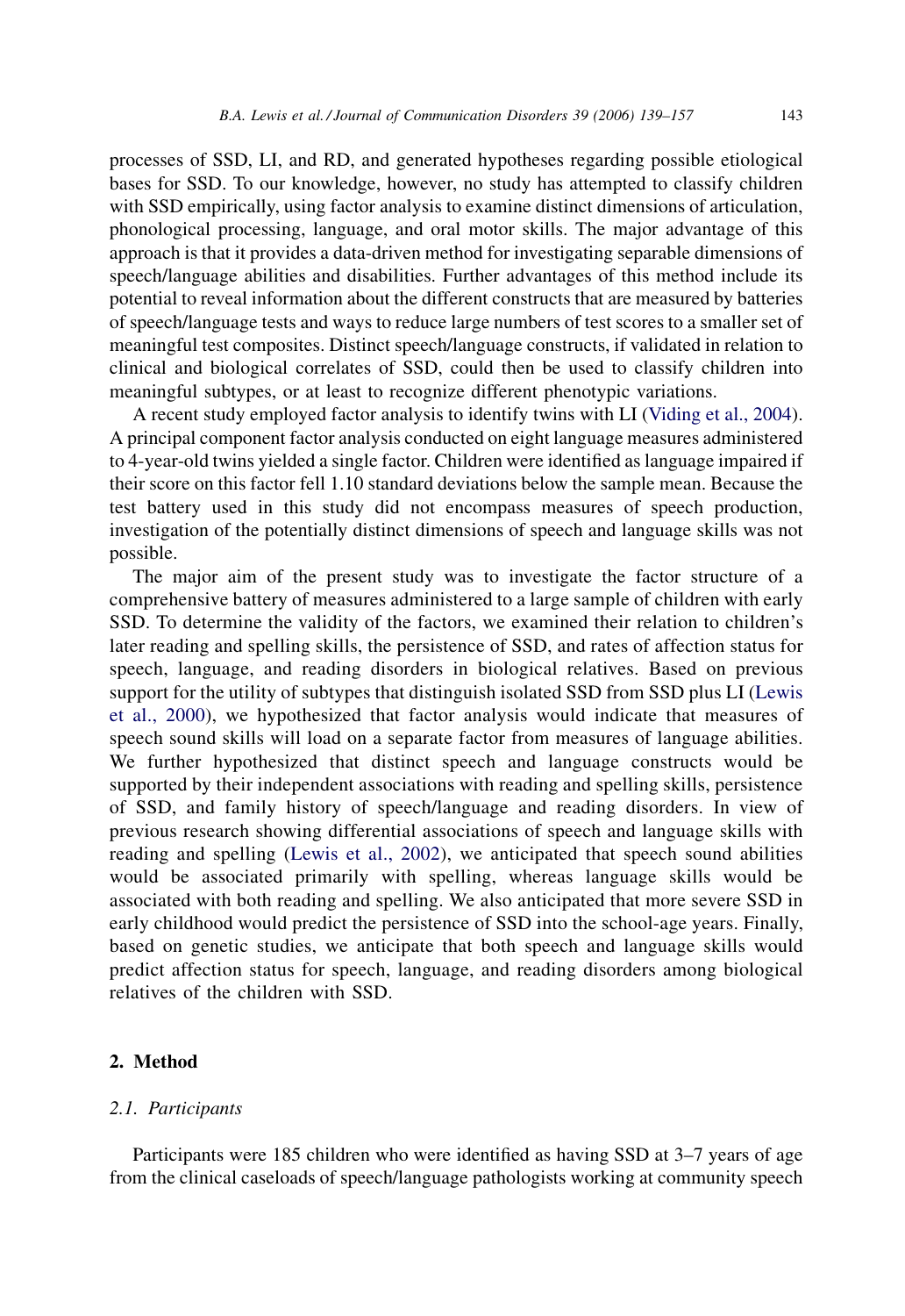and hearing centers or in private practice in the greater Cleveland area. All participants were screened to insure that they met the following criteria: (1) moderate to severe expressive speech sound impairment as defined by a score at or below the 10th percentile on the Goldman–Fristoe Test of Articulation Sounds in Words subtest ([Goldman &](#page-16-0) [Fristoe, 1986](#page-16-0)), commission of at least three phonological processing error types as identified by the Khan–Lewis Phonological Analysis (KLPA; [Khan & Lewis, 1986\)](#page-16-0), and a severity of involvement score of <90% of consonants correct (PCC) based on a conversational speech sample ([Shriberg et al., 1997\)](#page-17-0); (2) normal hearing acuity as defined by passing a pure tone audiometric screening test at 25 dBHL ISO for 500, 1000, 2000, and 4000 Hz bilaterally and fewer than six reported episodes of otitis media prior to age 3 years as reported by the parent; (3) normal peripheral speech mechanism as documented on the Oral and Speech Motor Control Protocol ([Robbins & Klee, 1987\)](#page-17-0); (4) absence of a history of neurological disorders or developmental delays other than speech and language as reported by the parent; (5) normal intelligence defined as a Performance IQ of 80 or above on the Wechsler Intelligence Scale for Children—Third Edition (WISC-III; [Wechsler, 1991\)](#page-17-0) or the Wechsler Preschool and Primary Scale of Intelligence—Revised (WPPSI-R; [Wechsler, 1989](#page-17-0)). Table 1 summarizes the demographic and intelligence characteristics of the sample at preschool age and the subsample retested at school age.

#### 2.2. Procedures

The participants were tested individually in two sessions to reduce potential effects of fatigue on test results. Testing was carried out in a speech research laboratory in the Department of Pediatrics at Case Western Reserve University or, at the parent's request, in a quiet and adequately lit room in the family's home. Speech productions were recorded on high-quality audiocassette tapes using a Sony Professional Tape Recorder (WM-DC6) and an Audio-Technica Omnidirectional Microphone (AT-804). Responses were recorded initially on-line using broad phonetic transcription. Speech sound samples were later transcribed as described below. All tests were presented in a counter balanced manner, with the more time consuming measures alternating with less lengthy measures. Thirty-eight participants were followed to school age and assessed for reading and spelling skills.

| Demographic                     | Early childhood,<br>mean $(S.D.)$ ,<br>$N = 185$ | School age,<br>mean $(S.D.)$ ,<br>$N = 38$ |  |
|---------------------------------|--------------------------------------------------|--------------------------------------------|--|
| Age (years)                     | 5.2(1.0)                                         | 9.1(1.5)                                   |  |
| <b>SES</b>                      | 3.84(1.1)                                        | 3.7(1.2)                                   |  |
| WPPSI-R/WISC-III Performance IO | 97.7 (13.7)                                      | 108.6(15.9)                                |  |
| Males/females                   | 127/58                                           | 26/12                                      |  |

Table 1 Subject demographics at early childhood and school age

Note: SES—socioeconomic status based on the Hollingshead Four Factor Index ([Hollingshead, 1975\)](#page-16-0). WISC-III: Wechsler Intelligence Scale for Children—Third Edition.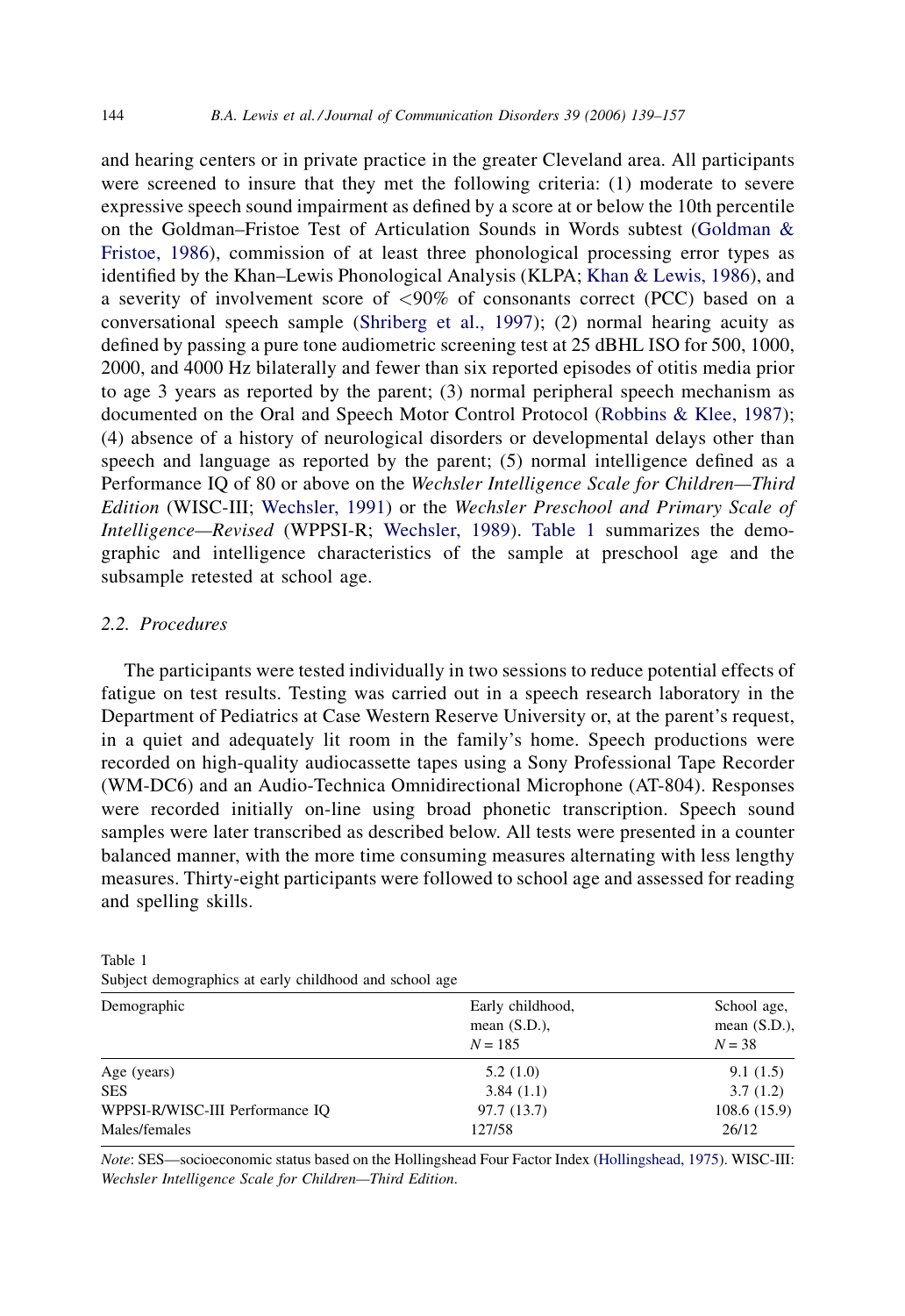# <span id="page-6-0"></span>2.3. Early childhood measures (see Table 2)

## 2.3.1. Articulation

The GFTA-Sounds in Words Subtest was administered to assess speech sound production in singletons and clusters in initial, medial, and final word positions. Responses were transcribed on-line as well as audiotape recorded for later review. Transcriptions of 10% of the total number of samples by a second speech-language pathologist yielded 95% point-to-point interjudge agreement. KLPA analyses were completed for responses to the GFTA. Findings from the KLPA used in the factor analysis included the age-adjusted percentile score and presence or absence of nondevelopmental phonological processes and syllable errors.

A conversational speech sample of at least 50 utterances was obtained using technical and interlocutor procedures for free speech sampling described in [Shriberg and](#page-17-0) [Kwiatkowski \(1985\).](#page-17-0) Speech sound development was further quantified based on the conversational sample. The Percentage of Consonants Correct (PCC), including subscale scores on the Late 8 consonants ([Shriberg et al., 1997\)](#page-17-0), was calculated, as well as Percentage of Consonants Correct—Revised (PCC-R) scores, in which consonant distortions are scored as correct (these are included in [Table 3\)](#page-7-0). Independent rescoring of approximately 10–15% of the speech samples obtained for this project yielded average point-to-point interjudge agreement values of 91% for broad transcription of consonants.

Table 2

Tests administered at the initial early childhood assessment and at the school-age follow-up

| <b>Articulation</b> measures                                                                                                                  | Semantic/syntactic measures                                                                                               |
|-----------------------------------------------------------------------------------------------------------------------------------------------|---------------------------------------------------------------------------------------------------------------------------|
| Goldman-Fristoe Test of Articulation (GFTA) <sup>a,b</sup>                                                                                    | Test of Language Development—                                                                                             |
| Khan-Lewis Phonological Analysis (KLPA) <sup>a</sup>                                                                                          | Primary 2 (TOLDP:2 or TOLDP:3) <sup>a</sup><br>Clinical Evaluation of Language<br>Fundamentals- $-3$ (CELF3) <sup>b</sup> |
| Conversational speech sample (PCC) <sup>a,b</sup>                                                                                             |                                                                                                                           |
| Oral motor measures<br>Oral and Speech Motor Control Protocol <sup>a</sup><br>Fletcher Time-by-Count <sup>b</sup>                             |                                                                                                                           |
| Phonological production measures<br>Nonsense Word Repetition Test (NWR) <sup>a,b</sup><br>Multisyllabic Word Repetition<br>Task $(MWR)^{a,b}$ | Written language measures<br>WRMT: Word ID and Word Attack <sup>b</sup><br>WIAT—Reading Comprehension <sup>b</sup>        |
| Speech Error Phrases <sup>a,b</sup>                                                                                                           | Test of Written Spelling—Third Edition (TWS3) <sup>b</sup>                                                                |
| Nonverbal intelligence<br>Performance subtests of the<br>WPPSI-R or WISC-III <sup>a,b</sup>                                                   | Genetic<br>Family History Questionnaire <sup>a,b</sup>                                                                    |

Note: WRMT, Woodcock Reading Mastery Tests; WIAT, Wechsler Individual Achievement Test; WPPSI-R, Wechsler Preschool and Primary Scale of Intelligence—Revised; WISC-III, Wechsler Intelligence Scale for Children—Third Edition.<br><sup>a</sup> Administered at preschool (4–7 years).<br><sup>b</sup> Administered at school age (7–12 years).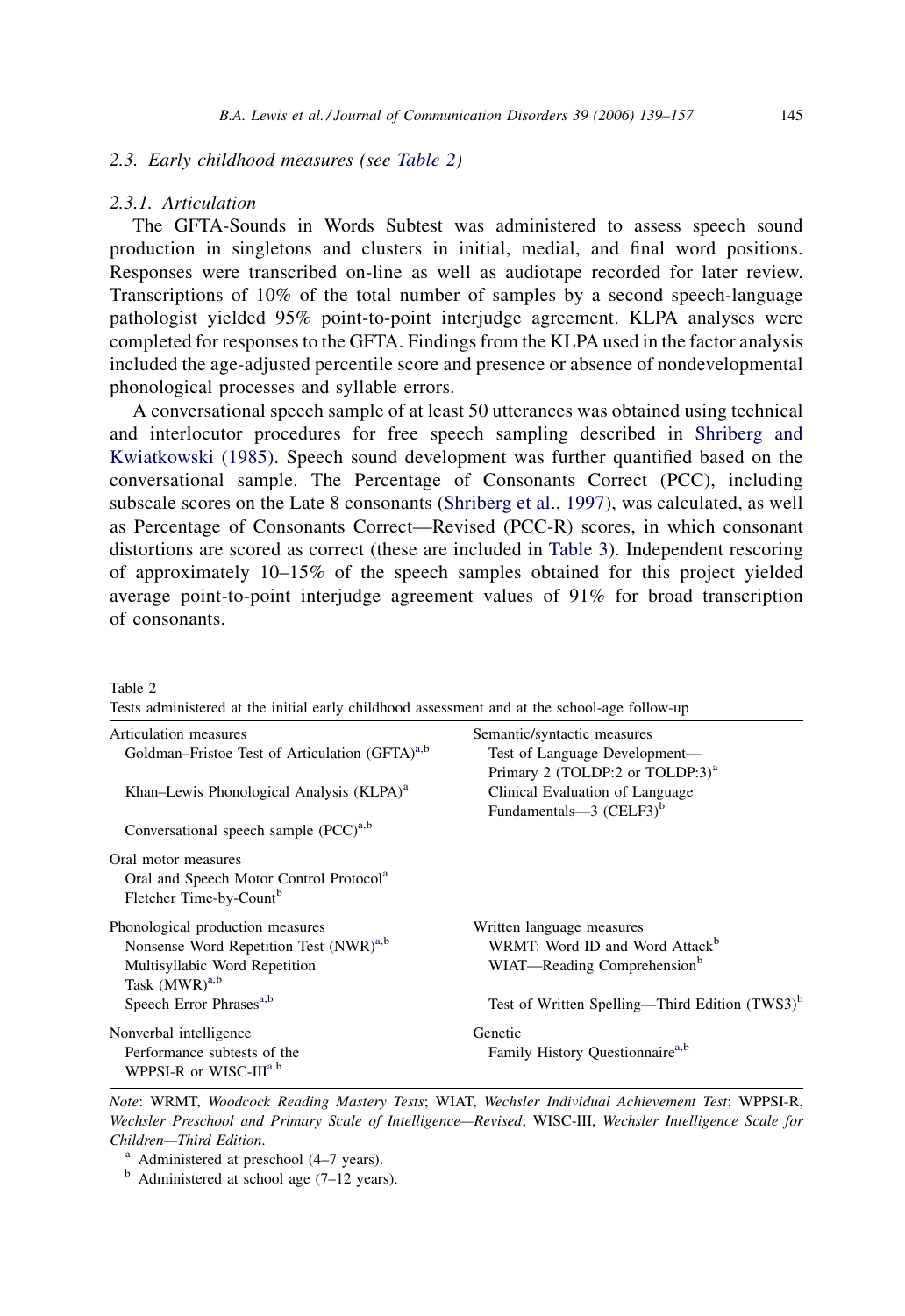<span id="page-7-0"></span>

| Factor loadings of early childhood speech and language measures in two-factor solution after varimax rotation |  |
|---------------------------------------------------------------------------------------------------------------|--|
|---------------------------------------------------------------------------------------------------------------|--|

| Measure                        | Articulation/phonology | Semantic/syntactic<br>factor |  |
|--------------------------------|------------------------|------------------------------|--|
|                                | factor                 |                              |  |
| <b>GFTA</b>                    | 0.786                  | 0.145                        |  |
| Multisyllabic Word Repetition  | 0.752                  | 0.311                        |  |
| Late 8 Sound PCC               | 0.715                  | 0.125                        |  |
| Nonsense Word Repetition       | 0.697                  | 0.243                        |  |
| PCC-R                          | 0.665                  | 0.190                        |  |
| Speech Error Phrase Repetition | 0.604                  | 0.178                        |  |
| Sentence Imitation             | 0.225                  | 0.729                        |  |
| Oral Vocabulary                | 0.102                  | 0.776                        |  |
| Grammatical Understanding      | 0.207                  | 0.671                        |  |
| <b>Grammatical Completion</b>  | 0.320                  | 0.635                        |  |
| Picture Vocabulary             | 0.102                  | 0.479                        |  |

Note: GFTA—Goldman–Fristoe Test of Articulation. PCC: percent of consonants correct. PCC-R: percent of consonants correct—revised. Bold values indicate the highest loadings associated with each factor.  $N = 185$ .

# 2.3.2. Phonological production

The Multisyllabic Word Repetition Task (MWR; [Catts, 1986](#page-15-0)), Nonsense Word Repetition Test (NWR; [Kamhi & Catts, 1986](#page-16-0)), and Speech Error Phrases Test ([Catts, 1986\)](#page-15-0) were administered to assess accuracy of phoneme production in multisyllabic real and nonsense words. On these tasks, participants were asked to repeat 20 real and nonsense multisyllabic words or phrases presented by audiotape. The responses were audiotaped, phonetically transcribed, and analyzed for phonological processes and syllable structure. The percent of phonemes correctly produced was entered into the data analysis.

#### 2.3.3. Oral motor skills

The Oral and Speech Motor Control Protocol [\(Robbins & Klee, 1987](#page-17-0)) assessed oral structures and motor functions. Based on observations of the child's oral structures at rest and during repetition of syllables, words, and phrases, this protocol yields a Total Function score (TFS) and a Total Structure score (TSS). This test also assessed diadochokinetic rates. Z-scores were obtained to adjust for gender and age using the data provided by [Robbins and Klee \(1987\).](#page-17-0)

## 2.3.4. Lexical and grammatical skills

To assess a broad range of language abilities, the children were administered the Picture Vocabulary, Relational Vocabulary, Oral Vocabulary, Grammatical Understanding, Sentence Imitation, and Grammatical Completion subtests of the Test of Language Development—Primary Second Edition (TOLD-P:2; [Newcomer & Hammill, 1988\)](#page-16-0) or the Test of Language Development—Primary Third Edition (TOLD-P:3; [Newcomer and](#page-16-0) [Hammill, 1997\)](#page-16-0).

## 2.3.5. Nonverbal IQ

Nonverbal IQ was assessed with either the WPPSI-R or the WISC-III. The WISC-III Performance subtests administered included Picture Completion, Coding, Picture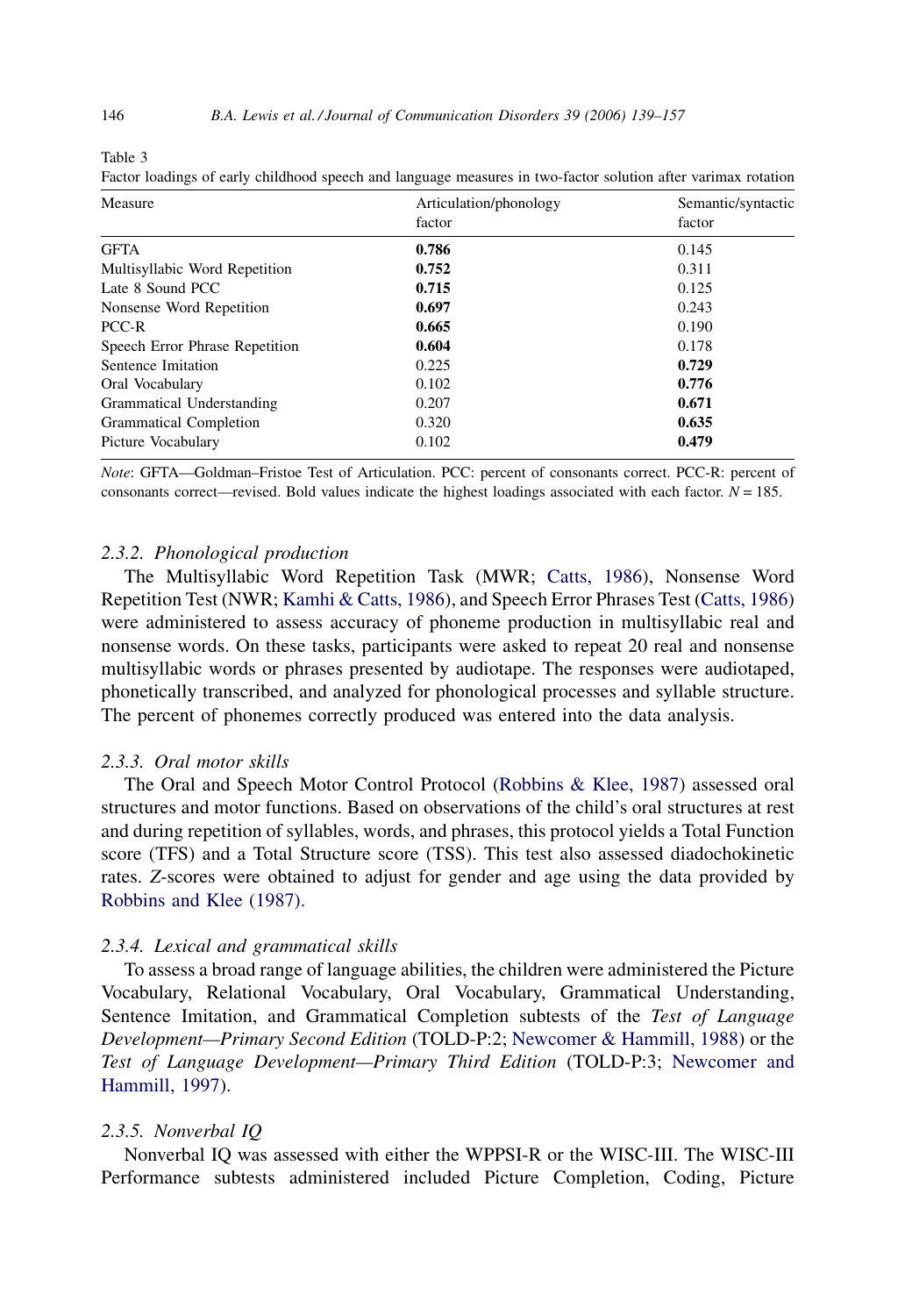Arrangement, Block Design, and Object Assembly. The WPPSI-R subtests included Object Assembly, Geometric Design, Block Design, Mazes, Picture Completion, and Animal Pegs.

## 2.4. School-age measures (see [Table 2](#page-6-0))

## 2.4.1. Articulation and phonological processing measures

Measures administered at early childhood were re-administered at follow-up. These included the GFTA and a conversational speech sample from which the PCC and Late 8 consonants were calculated.

#### 2.4.2. Lexical and grammatical skills

The TOLD-P:3 or the Clinical Evaluation of Language Fundamentals—Third Edition (CELF-3; [Semel, Wiig, & Secord, 1995\)](#page-17-0) was re-administered at school age to assess lexical and grammatical skills.

## 2.4.3. Reading decoding

The Word Attack and Word Identification subtests of the Woodcock Reading Mastery Tests—Revised (WRMT-R; [Woodcock, 1987](#page-18-0)) were administered to assess participants' reading decoding skills.

#### 2.4.4. Reading Comprehension

The Reading Comprehension subtest of the Wechsler Individual Achievement Test (WIAT; [Wechsler, 1992\)](#page-18-0) was also administered to evaluate participants' ability to read short passages and answer questions in context.

#### 2.4.5. Spelling

Written spelling was evaluated using the Test of Written Spelling—Third Edition (TWS-3; [Larsen & Hammill, 1994\)](#page-16-0). The TWS-3 contains both predictable and unpredictable words. Predictable words are those that are spelled as they sound, whereas unpredictable words are exceptions to more regular spelling to sound correspondences. Examples of predictable words are ''stop, forty, visualize, and ambiguous''. Examples of unpredictable words are ''two, eight, facsimile, and feign''.

#### 2.5. Persistent versus recovered SSD

Children were classified into persistent versus recovered groups based on school-age scores on the GFTA and PCC. The recovered group  $(n = 15)$  consisted of children who made no errors on the GFTA, all scored at the 99 percentile, and had PCC scores above 96% based on the conversational speech sample. Children in the persistent group  $(n = 13)$  had at least three errors on the GFTA and scored below 96% on the PCC metric. All children in the persistent group scored below the 65 percentile on the GFTA  $(M = 30.1; S.D. = 21.8)$ . Children who met criteria for recovery on only one of the two measures  $(n = 10)$  were excluded from the outcome analysis.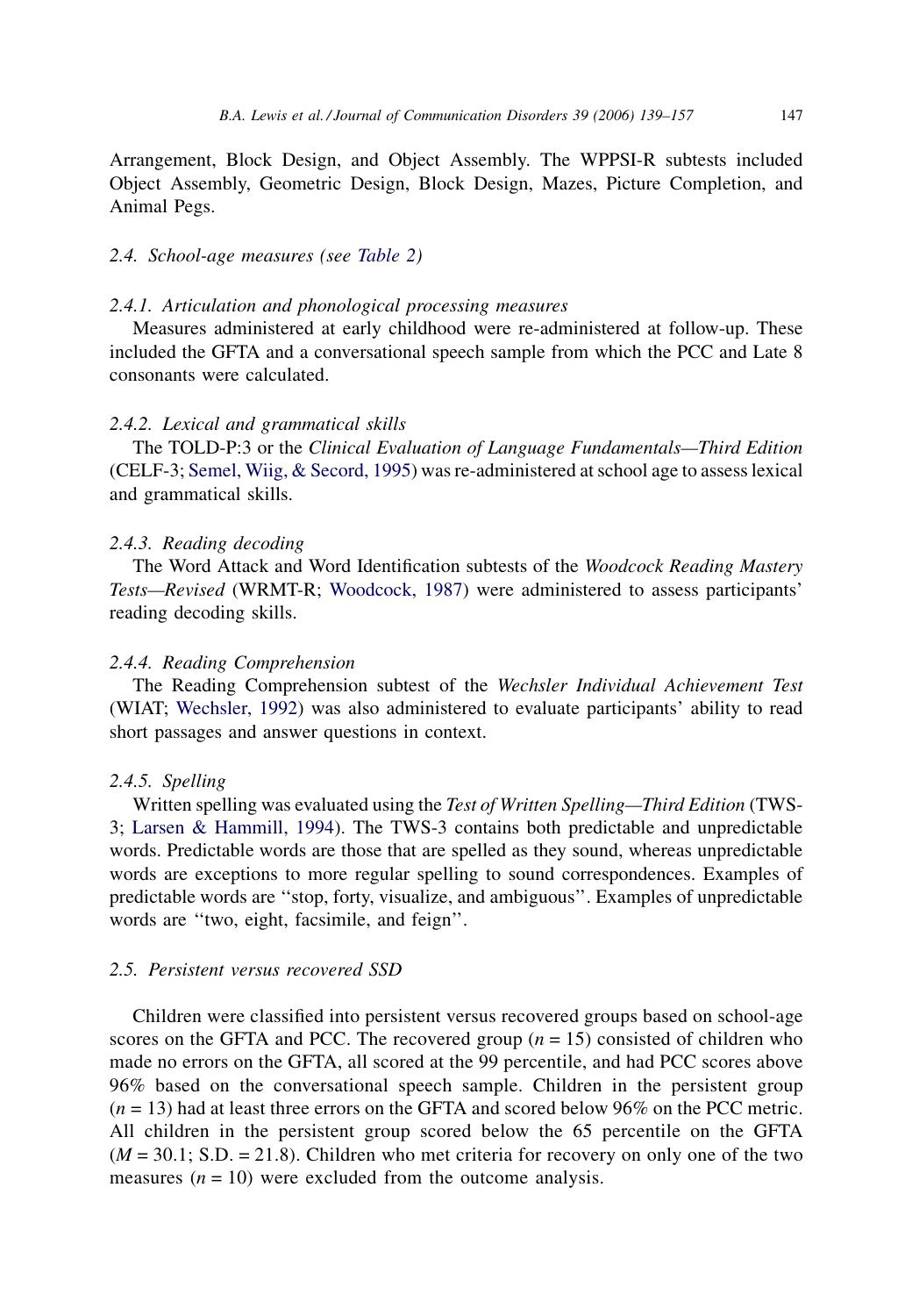# 2.6. Affection status of family members

Affection status of nuclear family members was determined both through historical report and by directly testing family members when possible. Affection status for siblings under 3 years of age was not determined. Following the procedures described by [Lewis and Freebairn \(1993\),](#page-16-0) parents were interviewed for family history of speech and language disorders. Family members were classified as affected for a SSD and/or language impairment if they had ever been enrolled in therapy for SSD and/or LI. The informant was also questioned about whether or not family members had a history of reading difficulties. Reliable information on the specific type of speech and language problem could not always be obtained from the informants. Efforts were made to secure school records but detailed therapy records were not always available. Thus, affection status was obtained by retrospective methods, with reliance on self-reports and descriptions by family members. Determination of affection status in this way is a standard procedure in studies of family pedigrees, and broadly classifies family members as affected or generally unaffected based on report of one or both caregivers. It also allows for the identification of family members as affected whose speech sound and language problems may have resolved by the test date.

Further phenotyping of nuclear family members was accomplished by direct testing of siblings who were 4 years of age or older and all parents who agreed to testing. Siblings who were 4–7 years of age were classified as positive for SSD if they met the same criteria described above for the probands. Older siblings and parents were considered to have speech sound difficulties if they were able to repeat less than 75% of the multisyllabic or nonsense words correctly (i.e. words containing one or more speech errors other than distortions). Siblings and parents were considered to have a LI if they scored 1S.D. or greater below the mean on two or more subscales of the TOLD-P:2 or TOLD-P:3 or the CELF-3. Family members were considered affected if they met these criteria or reported a history of speech/language therapy.

## 2.7. Analysis

Principal axis factor analysis with varimax rotation was conducted with age standardized scores for measures listed in [Table 3](#page-7-0). To identify distinct factors, tests with low primary loadings or high cross loadings were excluded after the initial analysis. Factor scores were defined based on factor weightings.

Associations between factor scores and reading and spelling measures were examined by correlation. Independent *t*-tests were employed to compare children with persistent versus recovered SSD on the two factors. With the present sample size, power was only sufficient to detect large effect sizes (e.g. power was at 80% at  $p < 0.05$  to detect effect sizes in standard deviation units of about 1).

To investigate associations of factor scores with affection status for speech, language, and reading disorders in family members, we used a technique modeled after [Wijsman](#page-18-0) [et al. \(2004\).](#page-18-0) In brief, logistic regression was employed to examine the factor scores as predictors of affection status. Because affection status, if genetically based, would vary with the degree of relationship to the proband with SSD, a kinship coefficient was included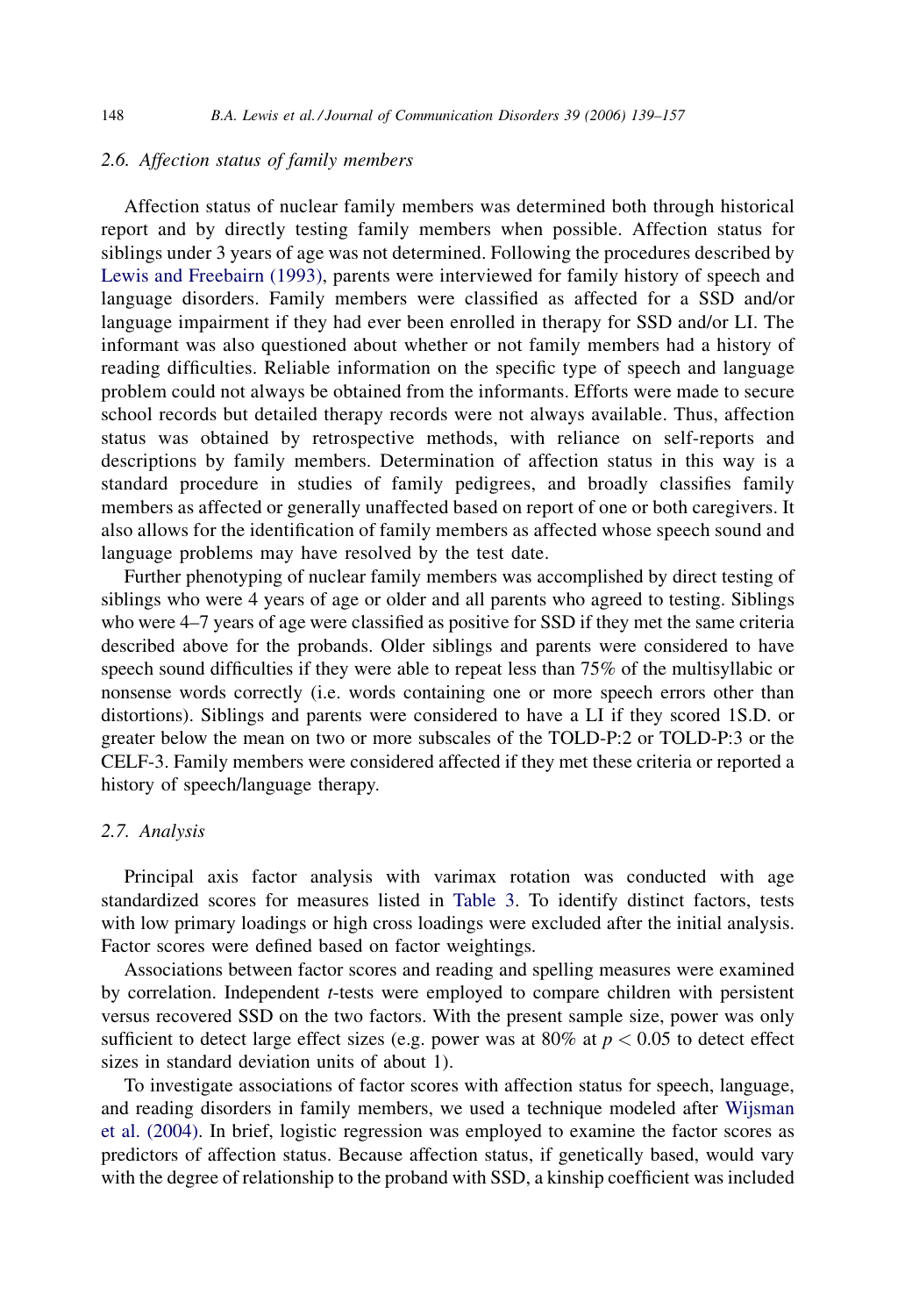in the logistic models to adjust for this factor. The kinship coefficient term was defined as  $2^{-(k+1)}$ , where k is the degree of relationship (e.g. first degree for parents and siblings and second degree for half-siblings and grandparents). Males are known to be at greater risk for these disorders than females [\(Shriberg et al., 1998; Tomblin et al., 1997\)](#page-17-0); hence, gender was also included in the models. The final models took the form:

$$
y_{jf} = \mu + \alpha x_{if} + \gamma y_{if} + \beta \Phi_{jf} + \delta z_{jf} + e_{jf},
$$

where  $y_{if}$  is the affection status (for speech, language, or reading impairment) for relative j in family f,  $x_{if}$  and  $y_{if}$  the two hypothesized factor scores for the proband in family f,  $\Phi_{if}$  the kinship coefficient between individual  $j$  (the relative in question) and the proband in family f,  $z_{if}$  the gender of relative j in family f, and  $e_{if}$  is the residual error term for relative j in family f. The partial-regression coefficients  $\alpha$ ,  $\gamma$ , and  $\beta$  test for the associations between the proband's factor scores (coefficients  $\alpha$  and  $\gamma$ ) and affection status (coefficient  $\beta$ ) in the relative, controlling for degree of kinship between the proband and the relative and gender of the relative. Two-way interaction terms were fitted as well, but did not attain statistical significance and were thus excluded from further consideration. To insure that the results of the logistic regressions were not confounded by correlations between individuals within pedigrees, these analyses were repeated using SEGREG from the program package [S.A.G.E. \(Version 4.5, 2003\).](#page-17-0) The advantage of this program is that it accounts for familial correlations within a segregation analysis framework. In these analyses, the kinship coefficient, gender, and proband factor scores were entered as predictors of susceptibility to each of the disorders. Because the logistic regression and the segregation analyses yielded similar findings, only the results from logistic regression are presented below.

### 3. Results

# 3.1. Factor analyses

Factor analysis yielded a two-factor solution accounting for 56.6% of the variance in scores. The first factor, termed *articulation/phonology*, had an eigenvalue of 3.86 and explained 48.2% of the variance. The second factor, termed syntactic/semantic, had an eigenvalue of 1.52 and explained 19% of the variance. Loadings for all measures are presented in [Table 3.](#page-7-0)

## 3.2. Prediction of school-age reading and spelling and persistence of SSD

As indicated in the correlational analysis (see [Table 4](#page-11-0)), the articulation/phonology factor was more strongly correlated with the spelling measure (TWS-3) than the semantic/ syntactic factor. The semantic/syntactic factor was more strongly correlated with the Word Attack subtest and the Reading Comprehension subtest than the articulation/phonology factors. Both factors demonstrated similar correlations with the Word Identification subtest. Independent t-tests were employed to compare children with persistent SSD  $(n = 15)$  and children with recovered SSD  $(n = 13)$  on the factor scores. The mean factor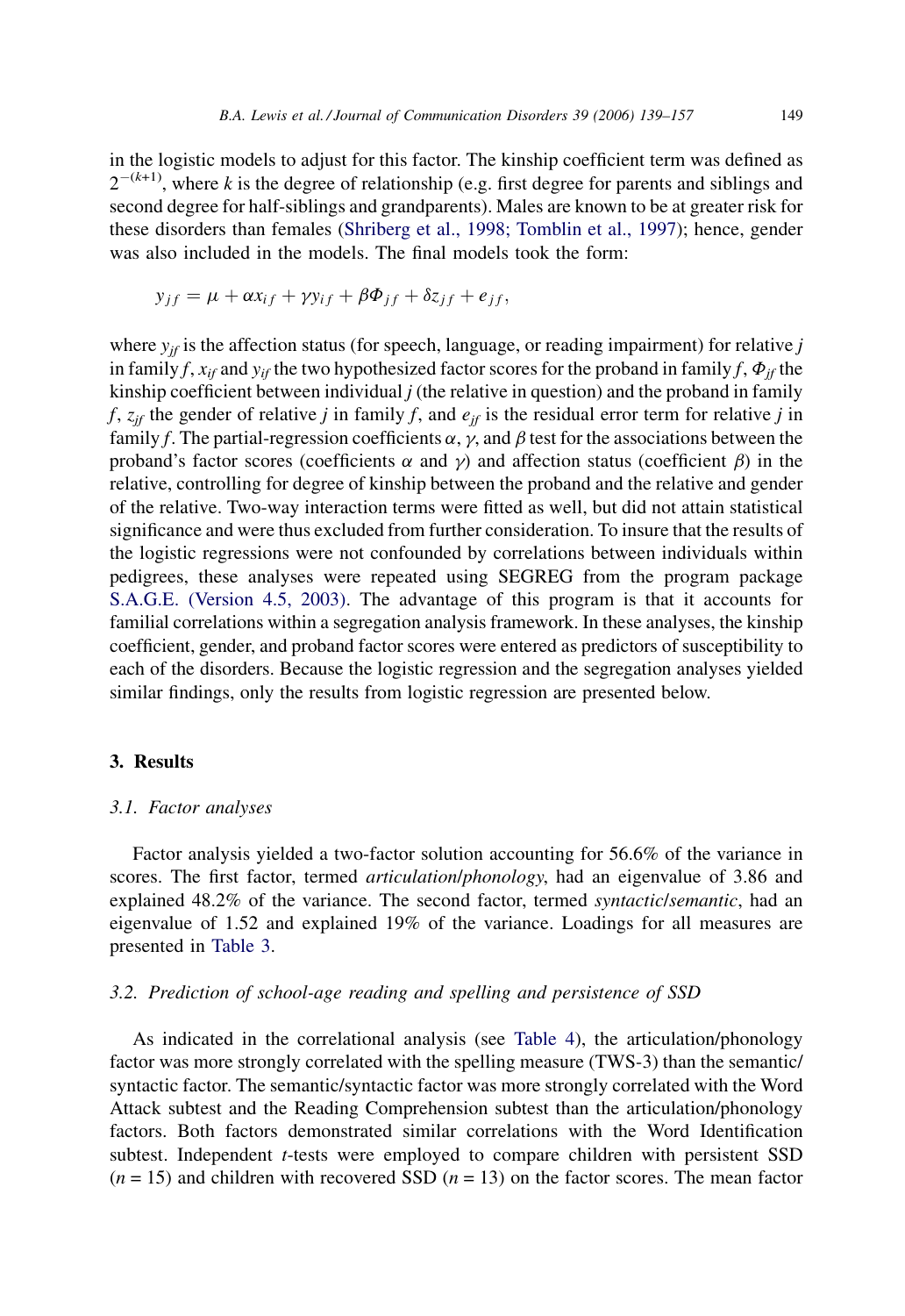| Measure               | Articulation/phonology<br>factor | Semantic/syntactic<br>factor |
|-----------------------|----------------------------------|------------------------------|
| Spelling              | $0.417***$                       | $0.323*$                     |
| Word Attack           | $0.454***$                       | $0.582***$                   |
| Word Identification   | $0.604***$                       | $0.621***$                   |
| Reading Comprehension | $0.542$ **                       | $0.732***$                   |

Table 4

Correlation of early childhood factors to reading and spelling measures at school age  $(N = 185)$ 

 $p < 0.05$ .

 $p < 0.001$ .

scores for children in the persistent group were as follows: articulation/phonology factor  $M = -1.66$ , S.D. = 0.47; semantic/syntactic factor  $M = -0.65$ , S.D. = 0.93. The mean factor scores for children in the recovered group were: articulation/phonology factor  $M = -0.74$ , S.D. = 0.69; semantic/syntactic factor  $M = -0.29$ , S.D. = 0.81. The groups differed on the articulation/phonology factor ( $t = -4.26$ ;  $p \le 0.001$ ) but not the semantic/ syntactic factor ( $t = -1.07$ ;  $p = 0.296$ ). Specifically, higher scores on the articulation/ phonology factor were associated with greater rates of recovered SSD (see [Appendix A](#page-14-0) for a summary of school-age performance on follow-up measures).

## 3.3. Prediction of affection status of family members

Table 5 presents results from analysis of predictors of affection status in nuclear family members of the probands. The kinship coefficient predicted affection status for SSD ( $p < 0.0005$ ), LI ( $p < 0.0005$ ), and RD ( $p < 0.0005$ ). In each case, the odds of a disorder among nuclear family members were higher the closer the degree of kinship. The gender of the relative was also associated with affection status for speech  $(p < 0.0005)$ , language ( $p < 0.0005$ ), and reading ( $p < 0.002$ ). In each instance, male gender predicted higher probability of these disorders among family members. Even with kinship and gender taken into account, lower proband scores on the articulation/ phonology factor were associated with higher odds for SSD ( $p = 0.026$ ), LI ( $p = 0.024$ ), and RD ( $p = 0.0005$ ), whereas lower proband scores on the semantic/syntactic factor predicted higher odds for LI ( $p = 0.040$ ) but not SSD ( $p = 0.902$ ) or RD ( $p = 0.132$ ). The findings thus indicate that the proband's scores on the two factors were related to the susceptibility of their relatives to disorders of oral and written language.

Table 5

The relationship of factor scores to familial risk for SSD, LI, and RD as explained by p-values using logistic regression  $(N = 185)$ 

| <b>Disorders</b>  | Kinship<br><b>Sex</b><br>coefficient |          | Articulation/phonology<br>factor | Semantic/syntactic<br>factor |  |
|-------------------|--------------------------------------|----------|----------------------------------|------------------------------|--|
| Affection for SSD | < 0.0005                             | <0.0005  | 0.026                            | 0.902                        |  |
| Affection for LI  | < 0.0005                             | < 0.0005 | 0.024                            | 0.040                        |  |
| Affection for RD  | < 0.0005                             | < 0.002  | < 0.0005                         | 0.132                        |  |

Note: SSD—speech sound disorder; LI—language impairment; RD—reading disorder.

<span id="page-11-0"></span>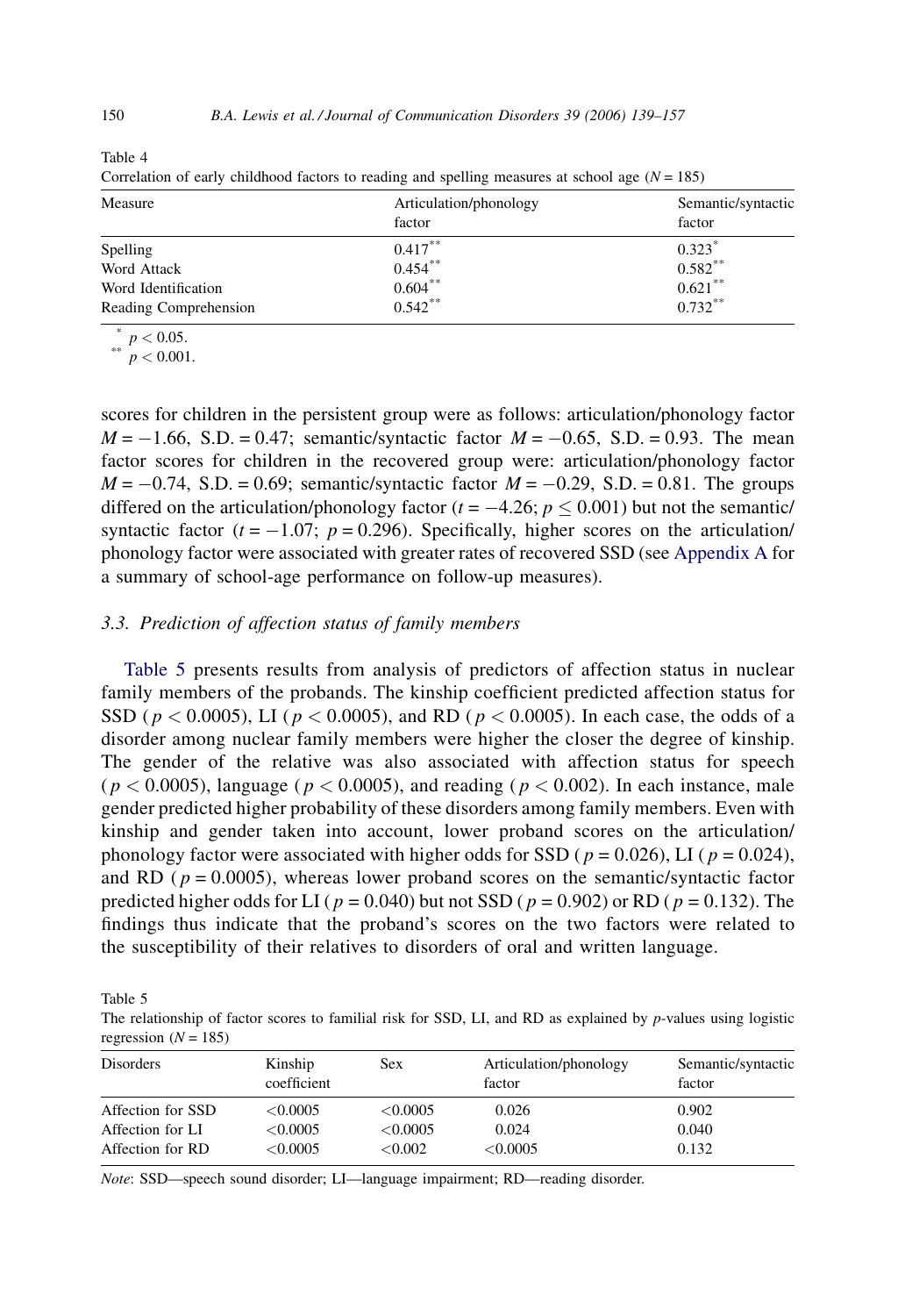# 4. Discussion

Few studies have employed factor analysis in the classification of children with speech and language impairments. The present study examined factors related to SSD and their usefulness in classification of SSD, familial aggregation of SSD, and prediction of longterm outcomes of children with early SSD. Consistent with our hypothesis, factor analyses indicated the independence of articulation/phonology versus semantic/syntactic disorder in early childhood SSD. The common loadings of measures of articulation and phonology on a single factor suggest that these deficits co-occur, at least during early childhood. [Colledge](#page-15-0) [et al. \(2002\)](#page-15-0) reported that the GFTA and a nonword repetition task were highly correlated in a cohort of 4-year-old children and shared 62% of the reliable variance. The repetition of nonsense words is commonly thought of as a task assessing working phonological memory rather than speech production skills. However, for young children such a task also taxes their articulation abilities. Later on, as the child acquires written language, phonological processing skills become better developed and the articulatory components of speech sound acquisition are mastered. Additional factors, such as one reflecting measures of phonological processing, may thus emerge in older children.

Further support for the validity of the factor structure was provided by the association of proband factor scores with affection status of family members. Even with the degree of kinship and gender of the relative taken into account, the articulation/phonology factor predicted relatives' affection status for speech, language, and reading. In contrast, the semantic/syntactic factor predicted only family members' affection status for LI. Previous research has indicated that language, but not speech, skills predicts later literacy [\(Bishop &](#page-15-0) [Adams, 1990;](#page-15-0) [Catts, 1993;](#page-15-0) [Magnusson & Naucler, 1990](#page-16-0); [Nathan et al., 2004\)](#page-16-0). Our findings suggest that the articulation/phonology factor predicts deficits in reading in other family members within a pedigree. These findings are also consistent with our previous report of co-morbid aggregation of phenotypes within a pedigree and support a general verbal trait deficit model of SSD, with many genes contributing in concert to phenotypic variations. Individuals within a single family may demonstrate a variety of disorders depending on the specific combination of risk genes that they inherit and the shared and unshared environmental effects to which they are exposed.

As also hypothesized, follow-up of a subgroup of children to school age confirmed the association of these factors with later reading and spelling skills and the persistence or recovery of the SSD. The articulation/phonology factor correlated with nonword decoding and spelling, two skills that have been shown to relate to phonological awareness and phonological processing ([Lewis et al., 2002\)](#page-16-0); and the semantic/syntactic factor correlated with reading decoding and reading comprehension scores. These results are in agreement with previous studies showing that early phonological processing skills are closely related to spelling and reading decoding, whereas other language skills are better predictors of reading comprehension ([Lewis et al., 2002](#page-16-0)). They also support the findings of Pennington and colleagues [\(Pennington & Lefly, 2001;](#page-16-0) [Raitano, Pennington, Tunick, Boada, & Shriberg, 2004;](#page-16-0) [Tunick & Pennington, 2002](#page-17-0),) that early developmental problems in spoken language predict later reading abilities in high-risk families. Associations of each of the factors with real word reading suggest that both skills are important for reading acquisition.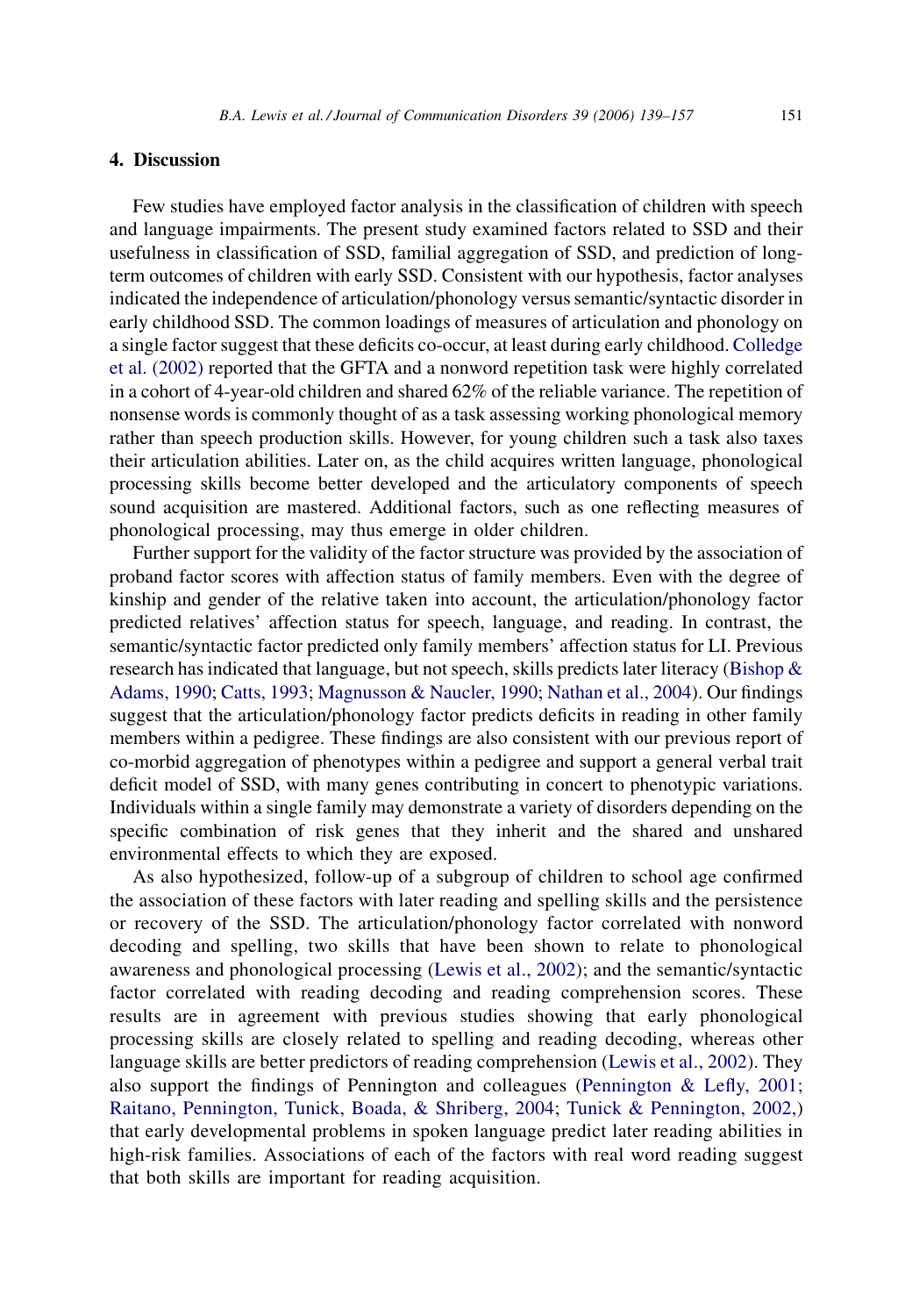The articulation/phonology factor was also related to persistent SSD, a finding that is relevant to recent reports that children with persistent communicative disorders are more likely to have later academic difficulties, especially with written language ([Bishop, Price,](#page-15-0) [Dale, & Plomin, 2003](#page-15-0); [Nathan et al., 2004; Stothard et al., 1998](#page-16-0)). This finding supports the hypothesis of [Raitano et al. \(2004\)](#page-16-0) that children with persistent speech sound production errors have poorer underlying phonological representations than children whose SSD resolves by 6 years of age, and are thus at greater risk for reading difficulties than children with transient SSD.

In another study of differences between children with persistent versus transient SSD, [Stothard et al. \(1998\)](#page-17-0) followed 71 children with speech and language impairment who were initially seen at age 4 years. At 5 years 6 months children were classified into those whose language problem had resolved and those whose problem persisted. At 15–16 years of age, children whose problems had resolved did not differ from controls on vocabulary and language comprehension measures, but did differ on tests of phonological processing and literacy skills. Children with unresolved problems at 5 years 6 months of age continued to have problems in both spoken and written language at 15–16 years. Further evidence for a distinction between persistent and transient speech and language disorders is provided by [Bishop et al. \(2003\)](#page-15-0). The latter investigators found higher heritability for SSD in children with more persistent disorders, suggesting a unique etiological basis.

Several limitations of the present study should be noted. First, receptive phonological processing skills were not assessed. We do not know if receptive phonological skills are a component of the articulation/phonology factor or a third unique factor. A second limitation is the small number of children who were followed into school age. We are currently following a larger cohort of children to assess if the factor structure remains the same or changes with the acquisition of literacy skills. A final limitation is the measures that are available to assess phonological processing skills. Some measures assess more than a single component of articulation/phonology. For example, repetition of nonwords assesses both phonological memory and articulatory ability.

In conclusion, this study demonstrated that an empirical approach, factor analysis, identifies different dimensions of SSD at early childhood, and that these dimensions, in turn, are useful in predicting affection status of family members, school-age outcomes, and the persistence of SSD. Our findings support two distinct constructs of early childhood SSD—articulation/phonology deficits and semantic/syntactic deficits, each with different implications for academic development. These findings validate our previous studies that have found differences in school-age outcomes when children with early SSD are subgrouped based on the presence or absence of additional language deficits [\(Lewis et al.,](#page-16-0) [2000](#page-16-0)). Because both persistent SSD and early language deficits have implications for later academic achievement, evaluation of both of these abilities may enhance efforts to identify and treat early-emerging learning problems. Development of speech sound skills may be particularly critical in spelling acquisition. The association of the two factors with the affection status of family members of the probands also suggests that assessment of these skills may be useful in defining phenotypes for genetic studies of speech and language disorders. The use of empirically validated test constructs based on multiple measures offers a viable alternative to less reliable historical reports or to disabilities defined in terms of single-measure cut-off scores.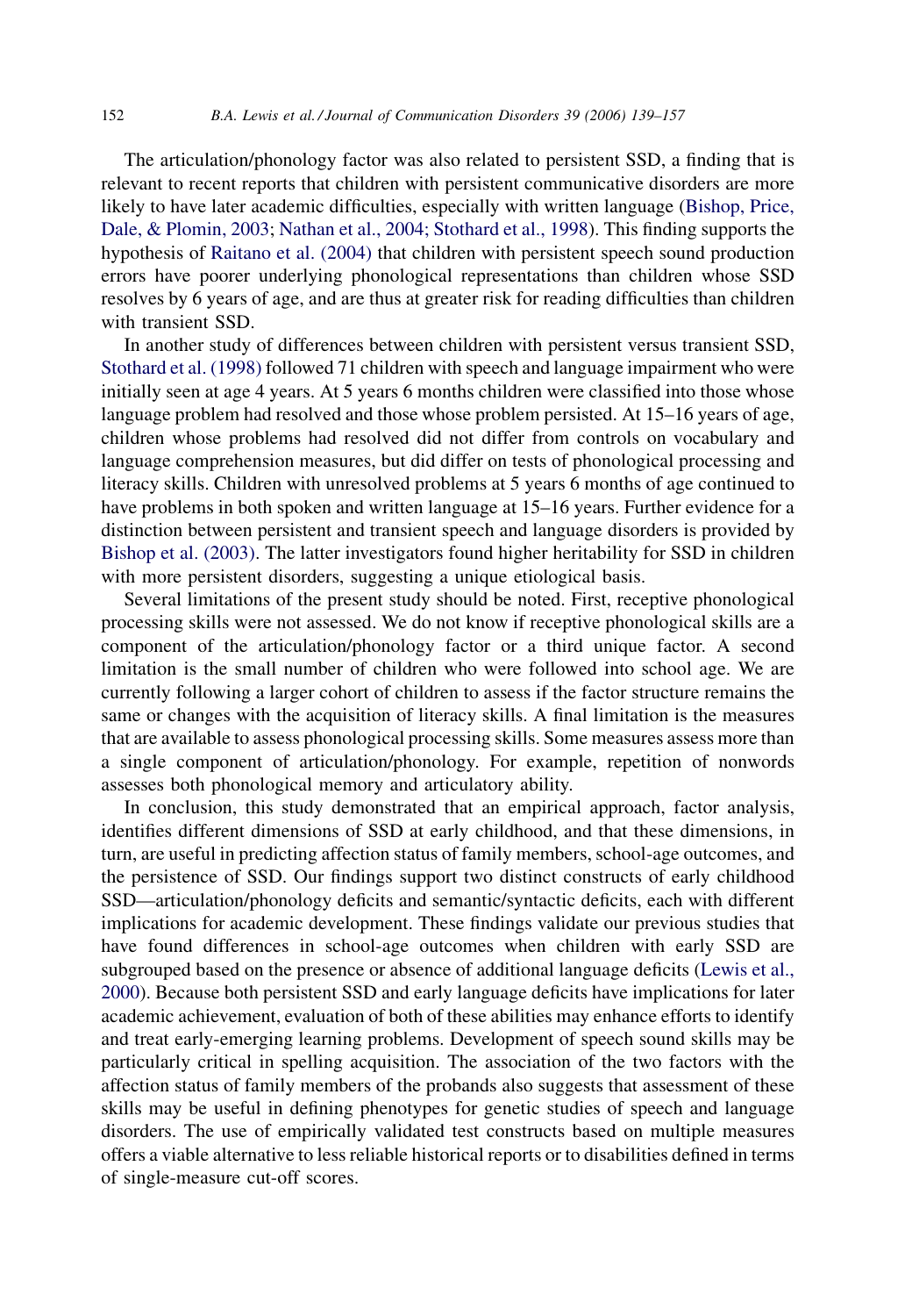# <span id="page-14-0"></span>Acknowledgements

This research was supported by the National Institutes of Health, National Institute on Deafness and Other Communication Disorders, Grant DC00528 and NIH-NIDCD 1 RO3 DC004005, Barbara A. Lewis, Principal Investigator. We wish to express our appreciation to the speech/language pathologists who assisted us in recruiting subjects, and to the families who generously agreed to participate.

Some of the analyses were performed using the program package S.A.G.E., release 4.5, which is supported by the U.S. Public Health Resource Grant RR03655 from the National Center for Research Resources.

| Measure                              | Persistent SSD,<br>mean $(S.D.)$ ,<br>$N = 15$ | Recovered SSD.<br>mean $(S.D.)$ ,<br>$N = 13$ | Total sample, $F$ -value $p$ -Value<br>mean $(S.D.)$ ,<br>$N = 28$ |       |          |
|--------------------------------------|------------------------------------------------|-----------------------------------------------|--------------------------------------------------------------------|-------|----------|
| Test of Written Spelling             | 79.4 (9.7)                                     | 94.1 (15.4)                                   | 86.3 (13.7)                                                        | 6.8   | 0.015    |
| Word Attack                          | 87.9 (16.4)                                    | 101.2(18.6)                                   | 93.8 (17.8)                                                        | 3.2   | 0.084    |
| Word Identification                  | 93.7 (12.8)                                    | 99.3 (13.8)                                   | 95.8 (17.0)                                                        | 1.0   | 0.330    |
| Reading Comprehension                | 94.9 (11.5)                                    | 101.9 (12.9)                                  | 99.0 (15.0)                                                        | 2.7   | 0.117    |
| Percent Consonant Correct            | 91.6(4.6)                                      | 97.7(1.1)                                     | 94.8(4.1)                                                          | 22.7  | < 0.0001 |
| Goldman–Fristoe Test of Articulation | 30.1(21.8)                                     | 99.0(0.0)                                     | 64.2 (37.5)                                                        | 149.6 | < 0.0001 |

Appendix A. School-age performance on follow-up reading and spelling measures (means and standard deviations)

## A.1. Continuing education

Dimensions of early speech sound disorders: a factor analytic study Self-study questions:

- 1. Schemas for subtyping children with speech sound disorders have been based on:
	- a. The presence or absence of additional language impairments.
	- b. Type of speech sound errors observed.
	- c. Accompanying medical conditions.
	- d. All of the above.
	- e. None of the above.
- 2. The major advantage to a factor analytic approach to subtyping is:
	- a. It distinguishes between speech and language disorders.
	- b. It takes into account etiological differences.
	- c. It examines different types of speech errors.
	- d. It is data driven.
	- e. It differentiates speech delay from speech disorders.
- 3. The findings from this study support a familial basis for speech sound disorders because:
	- a. The child's scores on the two factors were related to the susceptibility of their relatives to disorders of speech and language.
	- b. Larger families had more affected family members.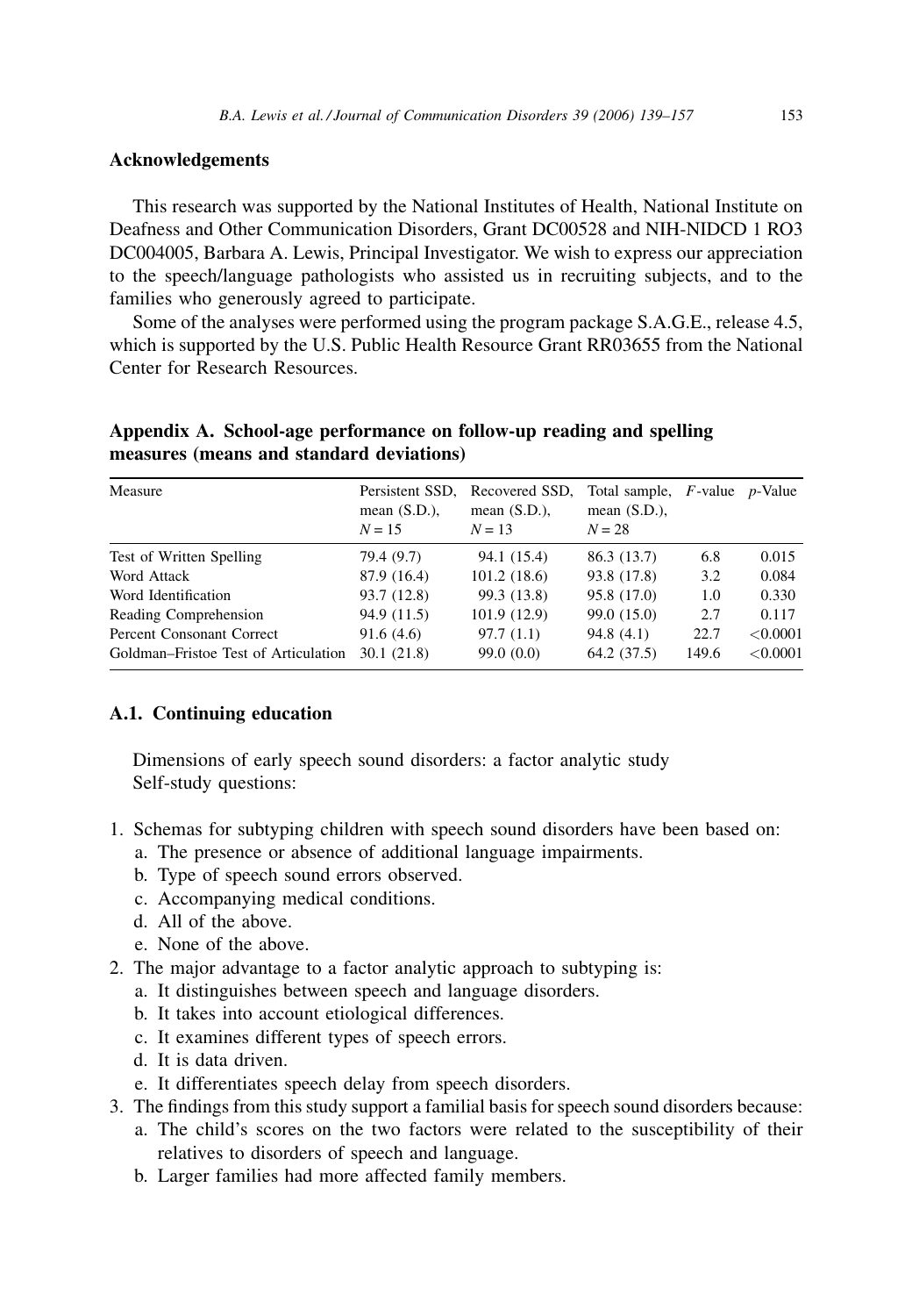## <span id="page-15-0"></span>154 B.A. Lewis et al. / Journal of Communication Disorders 39 (2006) 139–157

- c. Sisters were more often affected than brothers.
- d. Children had a mother or father with a history of a speech or language disorder.
- e. None of the above.
- 4. The findings of this study supported the association of early childhood speech and language disorders to later reading problems because:
	- a. Children with persistent disorders had more reading problems.
	- b. The preschool factor scores predicted later reading problems.
	- c. Family members reported a high rate of reading problems.
	- d. None of the above.
	- e. A and B.
- 5. The findings of this study suggest that when evaluating a child SLPs should:
	- a. Inquire about family history.
	- b. Use cut-off scores based on single measures.
	- c. Use empirically validated test constructs based on multiple measures.
	- d. Consider biological factors.
	- e. Consider environmental factors.

# References

- Aram, D., & Hall, N. (1989). Longitudinal follow-up of children with preschool communication disorders: Treatment implications. School Psychology Review, 18, 487–501.
- Bishop, D., & Adams, C. (1990). A prospective study of the relationship between specific language impairment, phonological disorders and reading retardation. Journal of Child Psychology and Psychiatry, 31, 1027–1057.
- Bishop, D., North, T., & Donlan, C. (1995). Genetic basis of specific language impairment: Evidence from a twin study. Developmental Medicine and Child Neurology, 37, 56–71.
- Bishop, D., Price, T., Dale, P., & Plomin, R. (2003). Outcomes of early language delay: II. Etiology of transient and persistent language difficulties. Journal of Speech, Language, and Hearing Research, 46, 561–575.
- Caplan, D. (1992). Language: Structure, processing, and disorders. Cambridge, MA: MIT Press.
- Caplan, D. (1994). Language and the brain. Handbook of psycholinguistics, New York, NY: Academic Press Inc.

Carrow-Woolfolk, E., & Lynch, J. I. (1982). An integrative approach to language disorders in children. New York, NY: Grune & Stratton, Inc.

- Catts, H. (1986). Speech production/phonological deficits in reading disordered children. Journal of Learning Disabilities, 19, 504–508.
- Catts, H. (1993). The relationship between speech-language impairments and reading disabilities. Journal of Speech and Hearing Research, 36, 948–958.
- Catts, H. W., & Kamhi, A. G. (1986). The linguistic basis of reading disorders: Implications for the speechlanguage pathologist. Language, Speech and Hearing Services in the Schools, 17, 31.
- Colledge, E., Bishop, D., Koeppen-Schomerus, G., Price, T., Happe, F., Eley, T., et al. (2002). The structure of language abilities at 4 years: A twin study. Developmental Psychology, 38, 749–757.
- Dodd, B. (1995). Differential diagnosis & treatment of children with speech disorder. London: Whurr Publishers Ltd.
- Felsenfeld, S., McGue, M., & Broen, P. (1995). Familial aggregation of phonological disorders: Results from a 28 year follow-up. Journal of Speech and Hearing Research, 38, 1091–1107.
- Felsenfeld, S., & Plomin, R. (1997). Epidemiological and offspring analyses of developmental speech disorders using data from the Colorado Adoption Project. Journal of Speech and Hearing Research, 40, 778-791.
- Fisher, S. E., Vargha-Khadem, F., Watkins, K. E., Monaco, A. P., & Pembrey, M. E. (1998). Localisation of a gene implicated in a severe speech and language disorder. Nature Genetics, 18, 168–170.
- Gathercole, S. E., & Baddeley, A. D. (1989). Evaluation of the role of phonological STM in the development of vocabulary in children: A longitudinal study. Journal of Memory and Language, 28, 200–213.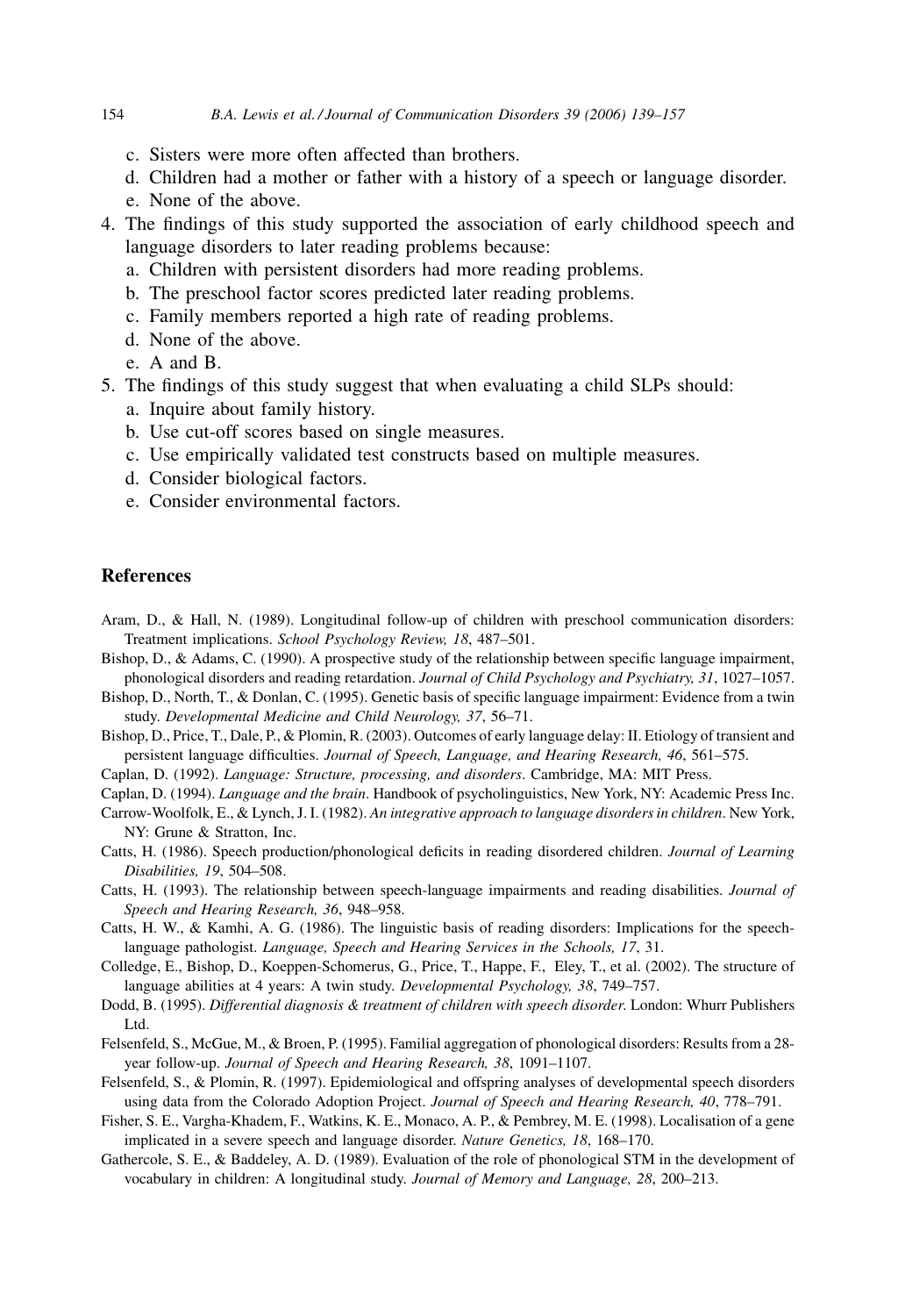- <span id="page-16-0"></span>Goldman, R., & Fristoe, M. (1986). The Goldman–Fristoe Test of Articulation (GFTA). Circle Pines, MN: American Guidance Service, Inc.
- Gopnik, M., & Crago, M. (1991). Familial aggregation of a developmental language disorder. Cognition, 39, 1–50.
- Hall, P., & Tomblin, J. (1978). A follow-up study of children with articulation and language disorders. *Journal of* Speech and Hearing Disorders, 43, 227–241.
- Hollingshead, A. B. (1975). Four factor index of social class. Unpublished manuscript (available from Hollingshead, A. B. New Haven, CT 06520: Department of Sociology, Yale University).
- Kamhi, A., & Catts, H. (1986). Toward an understanding of developmental language and reading disorders. Journal of Speech and Hearing Disorders, 51, 337–347.
- Kandel, E. R., Schwartz, J. H., & Jessel, T. M. (1991). Principles of neural science. New York, NY: Science Publishing Inc.
- Khan, L., & Lewis, N. (1986). Khan–Lewis phonological analysis (KLPA). Circle Pines, MN: American Guidance Service.
- Lahey, M., & Edwards, J. (1995). Specific language impairment: Preliminary investigation of factors associated with family history and patterns of language performance. Journal of Speech and Hearing Research, 38, 657-683.
- Larsen, S., & Hammill, D. (1994). Test of Written Spelling—Third edition (TWS-3). San Antonio, TX: The Psychological Corporation.
- Lewis, B. (1992). Pedigree analysis of children with phonology disorders. Journal of Learning Disabilities, 25, 586–597.
- Lewis, B., & Freebairn, L. (1993). A clinical tool for evaluating the familial basis of speech and language disorders. American Journal of Speech and Language Pathology, 2, 38–43.
- Lewis, B., & Freebairn, L. (1998). Speech production skills of nuclear family members of children with phonology disorders. Speech and Language, 41, 45–61.
- Lewis, B., Freebairn, L., & Taylor, H. (2000). Follow-up of children with early expressive phonology disorders. Journal of Learning Disabilities, 33, 433–444.
- Lewis, B., Freebairn, L., & Taylor, H. (2002). Correlates of spelling abilities in children with early speech sound disorders. Reading and Writing: An Interdisciplinary Journal, 15, 389–407.
- Lewis, B., O'Donnell, B., Freebairn, L., & Taylor, H. (1998). Spoken language and written expression—Interplays of delays. American Journal of Speech-Language Pathology, 7, 66–73.
- Lewis, B., & Thompson, L. (1992). A study of developmental speech and language disorders in twins. Journal of Speech and Hearing Research, 35, 1086–1094.
- Magnusson, E., & Naucler, K. (1990). Reading and spelling in language disordered children—linguistic and metalinguistic prerequisites: Report on a longitudinal study. Clinical Linguistics and Phonetics, 4, 49–61.
- Menyuk, P., Chesnick, M., Liebergott, J., Korngold, B., D'Agostino, R., & Belanger, A. (1991). Predicting reading problems in at-risk children. Journal of Speech and Hearing Research, 34, 893–903.
- Nathan, L., Stackhouse, J., Goulandris, N., & Snowling, M. (2004). The development of early literacy skills among children with speech difficulties: A test of the ''Critical Age Hypothesis''. Journal of Speech, Language, and Hearing Research, 47, 377–391.
- Neils, J., & Aram, D. (1986). Family history of children with developmental language disorders. Perceptual and Motor Skills, 63, 655–658.
- Newcomer, P., & Hammill, D. (1988). Test of Language Development—Primary second edition TOLD:P-2. Austin, TX: PRO-ED.
- Newcomer, P., & Hammill, D. (1997). Test of Language Development—Primary third edition TOLD:P-3. Austin, TX: PRO-ED.
- Pennington, B., & Lefly, D. (2001). Early reading development in children at family risk for dyslexia. Child Development, 72, 816–833.
- Plomin, R., & Kovas, Y. (2005). Generalist genes and learning disabilities. Psychological Bulletin, 131(4), 592– 617.
- Raitano, N., Pennington, B., Tunick, R., Boada, R., & Shriberg, L. (2004). Preliteracy skills of subgroups of children with speech sound disorders. Journal of Child Psychology and Psychiatry, 45, 821–835.
- Rice, M., Haney, K., & Wexler, K. (1998). Family histories of children with SLI who show extended optional infinitives. Journal of Speech, Language, and Hearing Research, 41, 419–432.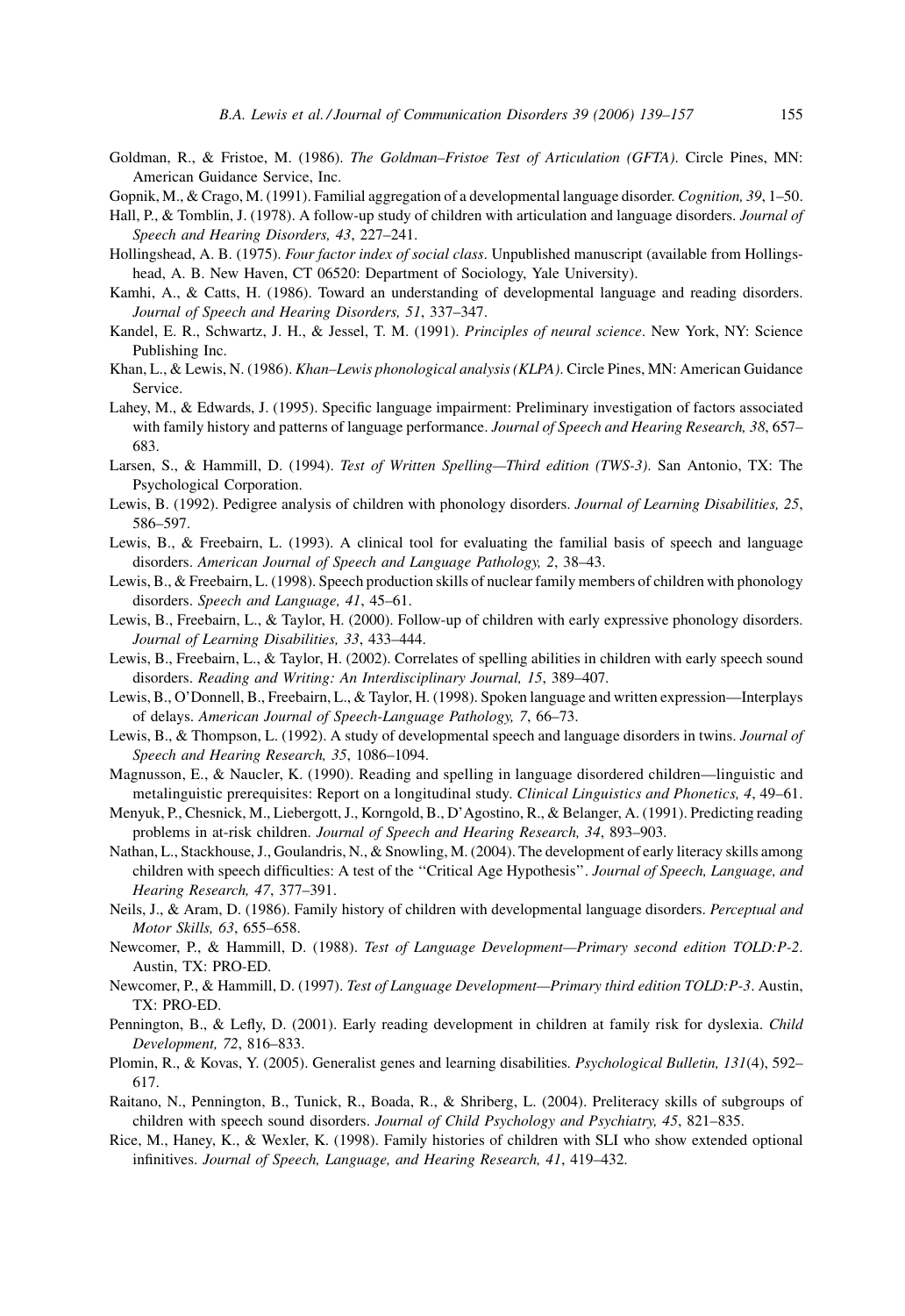- <span id="page-17-0"></span>Robbins, J., & Klee, T. (1987). Clinical assessment of oropharyngeal motor development in young children. Journal of Speech and Hearing Disorders, 52, 271–277.
- S.A.G.E. 4.5 (2003). Statistical analysis for genetic epidemiology. <http://darwin.cwru.edu/sage/>.
- Semel, E., Wiig, E., & Secord, W. (1995). Clinical evaluation of language fundamentals—Third edition (CELF-3). San Antonio, TX: The Psychological Corporation.
- Shriberg, L. (1993). Four new speech and prosody-voice measures for genetics research and other studies in developmental phonological disorders. Journal of Speech and Hearing Research, 36, 105–140.
- Shriberg, L. (November 2002). Classification and misclassification of child speech sound disorders. Paper presented at the annual convention of the American Speech Language and Hearing Association.
- Shriberg, L., & Austin, D. (1998). Comorbidity of speech-language disorder: Implications for a phenotype marker for speech delay. In R. Paul (Ed.), *Exploring the speech/language connection* (pp. 73–118). Baltimore: Brookes.
- Shriberg, L., Austin, D., Lewis, B., McSweeny, J., & Wilson, D. (1997). The percentage of consonant correct (PCC) metric: Extensions and reliability data. Journal of Speech and Hearing Research, 40, 708–722.
- Shriberg, L., & Kwiatkowski, J. (1982). Phonological disorders I: A diagnostic classification system. Journal of Speech and Hearing Disorders, 47, 226–241.
- Shriberg, L., & Kwiatkowski, J. (1985). Continuous speech sampling for phonologic analyses of speech-delayed children. Journal of Speech and Hearing Disorders, 50, 323–334.
- Shriberg, L., & Kwiatkowski, J. (1994). Developmental phonological disorders I: A clinical profile. Journal of Speech and Hearing Research, 37, 1100–1126.
- Shriberg, L., Lewis, B., Tomblin, J., McSweeny, J., Karlsson, H., & Scheer, A. (2005). Toward diagnostic and phenotype markers for genetically-transmitted speech sound disorders. Journal of Speech, Language, and Hearing Research, 48, 834–852.
- Shriberg, L., Tomblin, J., & McSweeny, J. (1998). Prevalence of speech delay in 6-year-old children and comorbidity of language impairment. Journal of Speech, Language, and Hearing Research, 42, 1461-1481.
- Smith, S. D., Pennington, B. F., Boada, R., & Shriberg, L. D. (2005). Linkage of speech sound disorder to reading disability loci. Journal of Child Psychology and Psychiatry, 46, 1057–1066.
- Spitz, R., Tallal, R., Flax, J., & Benasich, A. (1997). Look who's talking: A prospective study of familial transmission of language impairments. Journal of Speech and Hearing Research, 40, 990–1001.
- Stein, C., Schick, J., Taylor, H., Shriberg, L., Millard, C., Kundtz-Kluge, A., et al. (2004). Pleiotropic effects of a chromosome 3 locus on speech sound disorder and reading. American Journal of Human Genetics, 74, 283– 297.
- Stothard, S., Snowling, M., Bishop, D., Chipchase, B., & Kaplan, C. (1998). Language impaired preschoolers: A follow-up into adolescence. Journal of Speech, Language, and Hearing Research, 41, 407–418.
- Tallal, P., Ross, P., & Curtiss, S. (1989). Familial aggregation in specific language impairment. Journal of Speech and Hearing Research, 54, 167–173.
- Tomblin, J. (1989). Familial concentration of developmental language impairment. Journal of Speech and Hearing Disorders, 54, 287–295.
- Tomblin, J., & Buckwalter, P. (1998). Heritability of poor language achievement among twins. Journal of Speech, Language, and Hearing Research, 41, 188–199.
- Tomblin, J., Records, N., Buckwalter, P., Zhang, X., Smith, E., & O'Brien, M. (1997). Prevalence of specific language impairment in kindergarten children. Journal of Speech, Language, and Hearing Research, 40, 1245–1260.
- Tunick, R., & Pennington, B. (2002). The etiological relationship between reading disability and phonological disorder. Annals of Dyslexia, 52, 75–95.
- Viding, E., Spinath, F., Price, T., Bishop, D., Dale, P., & Plomin, R. (2004). Genetic and environmental influence on language impairment in 4-year-old same sex and opposite-sex twins. Journal of Child Psychology and Psychiatry, 45, 315–325.
- Wechsler, D. (1989). Wechsler Preschool and Primary Scale of Intelligence—Revised (WPPSI-R). San Antonio, TX: The Psychological Corporation.
- Wechsler, D. (1991). Wechsler Intelligence Scale for Children—Third edition (WISC-III). San Antonio, TX: The Psychological Corporation.